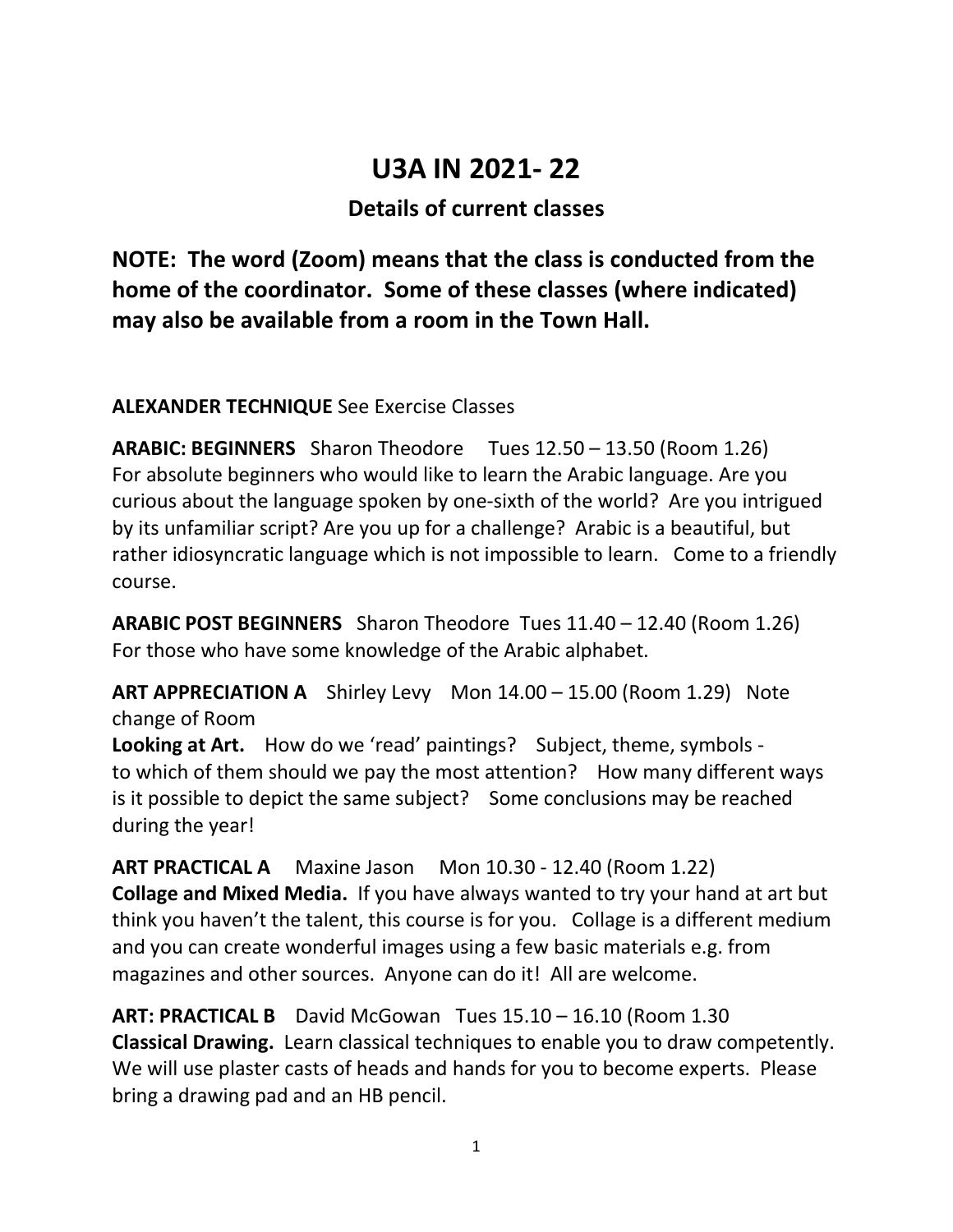**ART PRACTICAL C** Steve Stephens Wed 10.30 – 12.40 (Room 1.22) This class is now back in the Town Hall It was believed by medieval alchemists that the inability to draw was linked to a

lack of toad's tongues in the diet. This assertion has never been disproved! As modern science suggests that art may be possible without this dietary supplement, why not give it a go?

**ART: PRACTICAL E** Maureen Betts Thur 10.00 - 12.30 (Room 1.22) Water colouring, drawing, pastel and acrylic at your leisure. No tuition.

**ART: PRACTICAL F** Brenda GreenbergFri 10.00 – 12.00 (Room 1.22) **Creative art studio.** Create your own masterpiece in any medium you like. Come along and join a friendly group bringing your enthusiasm, imagination and your own materials.

**BEAUTIFUL BELLY DANCING** Amara Procter Tue 10.30 – 11.40 (Room 1.22) Come and enjoy the rhythms and dances of the Middle East. Gets you moving while having fun. Everyone welcome.

**BRIDGE CLASSES To make sure that you choose the right level for your standard of play, please speak to the co-ordinator first.** 

**Bridge: Beginners** Ghislaine Freedman Thur 11.40 – 13.50 (Room 1.24) A course for those who have never played bridge before or those who would like to improve their play.

**Bridge: Improve your Game** Irene Fine Thur 14.00 – 16.10 (Room 1.24) Members will play the same prepared hands. Any issues arising will be explained by Irene, a very experienced player. Less competent players will also be assisted.

**Bridge: Improvers** Judy Dodds Tues 14.00 – 16.10 (Temporarily on Zoom or in Room 1.24).

For those already playing bridge at a basic level and want to increase their knowledge and enjoyment of the game. Topics covered will include Stayman, transfers, doubles, Michaels, Blackwood, Gerber and unusual 2NT. Lessons include some theory followed by prepared and random hands to reinforce the topics taught.

**Bridge: Lower Intermediate** Naomi Stuart Wed 14.00 – 16.00 (Room 1.24) This class is aimed at those with about two or three years' experience of bridge and a basic understanding of Acol. We spend time at the beginning of each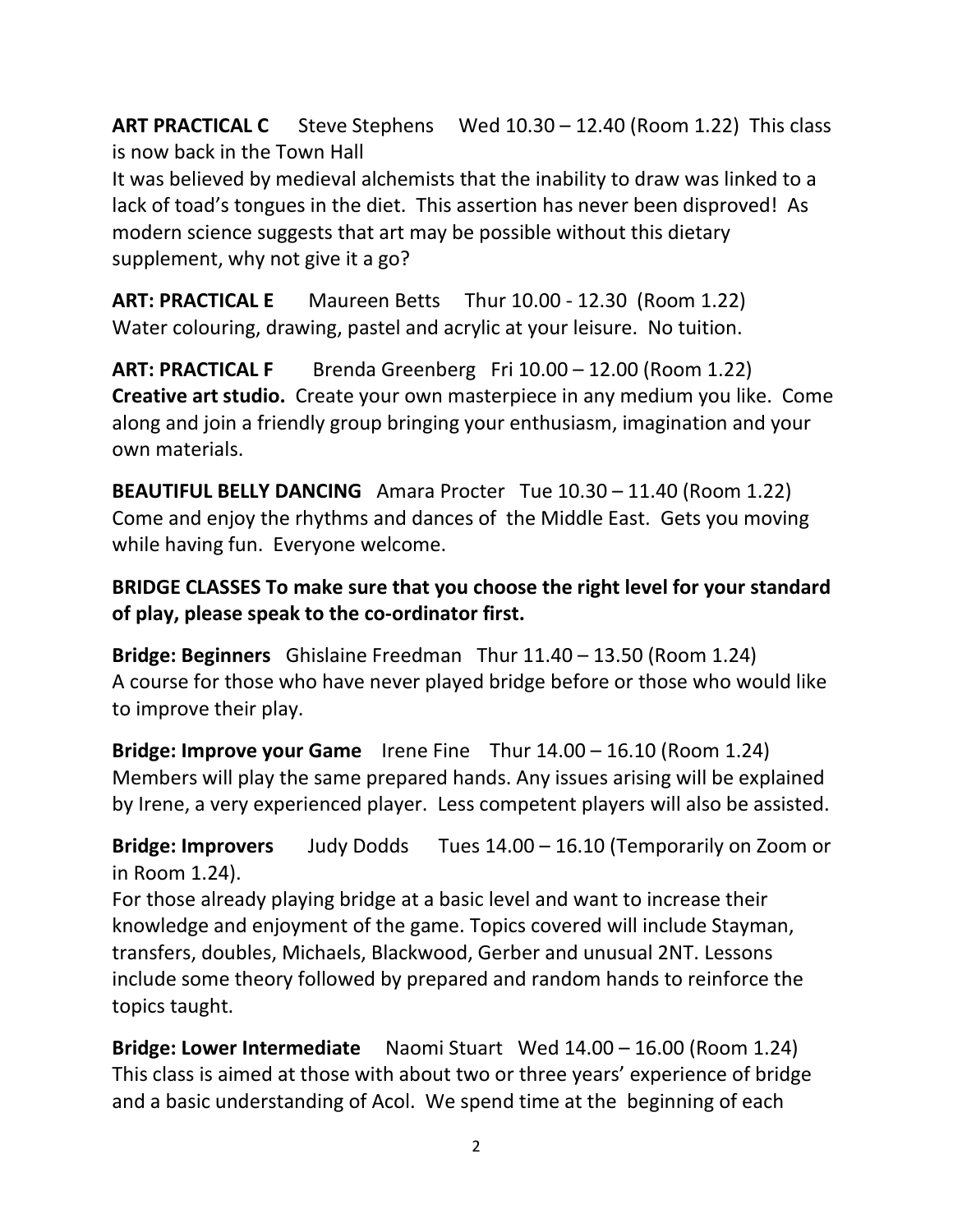lesson on a principle of bidding or play which is then followed by supervised play, practising these principles.

**Bridge: Intermediate** Peter Nash Thur 10.30 – 12.40 (Room 2.21) This class is aimed at those with a good understanding of Acol. It will cover systematically the key aspects of bidding, declarer play and defence including more advanced topics useful for duplicate bridge. Notes will be emailed out in advance and there will be quizzes to reinforce what has been learned. Practise hands will also be played.

#### **Bridge: Intermediate Supervised Play** Tony Mavropoullos Wed 12.50 – 15.00 (Room 2.21)

This will be a supervised session, with no lesson except for the occasional short 5- 10 minutes talk at the beginning of the session with some playing tips. All players are welcome to attend and there will be up to 12 tables. There is also a relatively advanced morning Zoom session (see entry below) but there is no need to attend this (or vice versa).

#### **Bridge Players** Eric Mentzer Fri 13.00 start (Room 1.24)

A social group of members who meet to play an unsupervised game, suitable for those with at least two or more years' experience. They are not teaching sessions. Numbers are limited, so please speak to Eric or leave a message in the Office.

#### **Bridge**: **Supervised Practice and Play** Shireen Gunasekera Fri 10.30 – 12.30 (Room 1.24)

For those who have some knowledge of Acol - come and enjoy a friendly group. If you need any advice, Shireen will be happy to discuss your hand with you.

**Bridge: Advanced Bridge for Intermediate Players** Robert Clifton Mon 10.30 – 12.40 (Room 1.24)\_ N.B. This class is now in the Town Hall.

Supervised play and discussion for advanced players and for those who wish to play in either Acol or Standard American system.

#### **Bridge**: **Advanced and Duplicate** David Powell Mon 13.45 (for 14.00) – 16.10 (Room 2.21) ……………………….

The duplicate session begins at 14.00 and help in setting up tables and making boards beforehand will be appreciated so that we can get off to a prompt start. The aim is to simulate normal bridge club conditions, so that members can feel confident if/when they visit more formal clubs, such as the Acol Club in West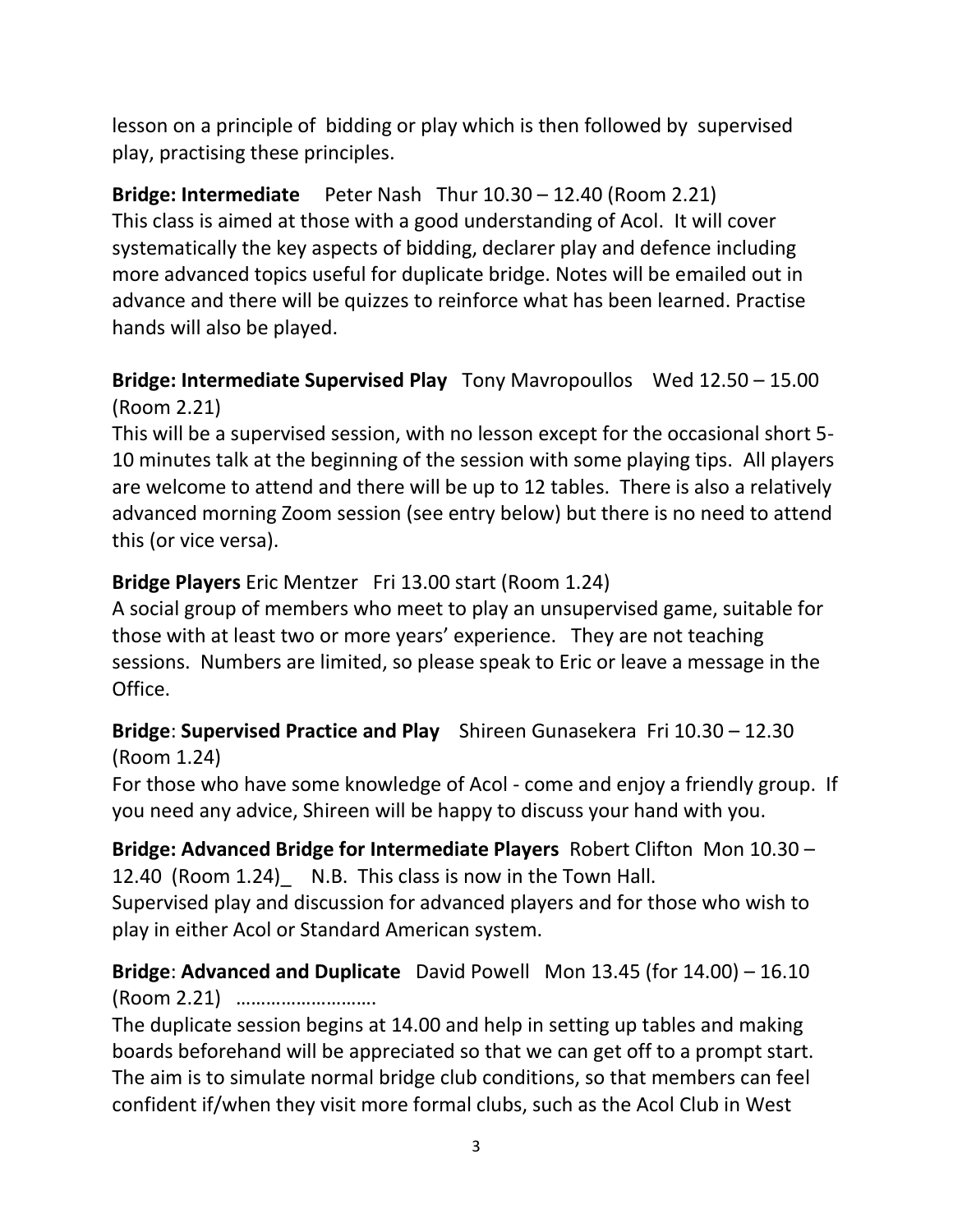Hampstead. Members will be expected to be familiar with the basic etiquette and rules of club play, including announcing, alerting, and use of the stop card (help available, if needed, in the first week or two). At the beginning of some sessions, we may review and analyse hands from the previous week which illustrate interesting aspects of play and/or the use of some of the more common bidding conventions.

**Bridge: Advanced** Tony Mavropoullos (Zoom) Wed 10.00 – 11.00 This is a relatively advanced course, but it may suit keen learner players. Old household conventions will be revised and reviewed with emphasis when and how to apply them correctly. The same applies with playing and defensive techniques. New conventions like Jacoby 2NT, Astro, Helvic, Lebensohl and probably the Multi 2D and others may be introduced after consultation with the participants. The course is fluid and what conventions will be covered is to be negotiated between the participants and the co-ordinator. Emphasis in all aspects is how to enhance judgement and facilitate vision and technique.

**Bridge**: **Real Bridge On-Line** Alan Unerman (Zoom) Friday 14.00 Duplicate Bridge: take the opportunity of playing 21 sessions of Real Bridge on Friday afternoons. Alan Unerman will continue the U3A in London series and will always attempt to find you a partner if you do not have a regular one. There is a registration fee of £6 which covers all the wMareekly games from August to the end of the year. The Office has Alan's contact details.

**CHAT GROUP** Pauline Malpas (Zoom) Tues 16:30 fortnightly on Feb 15; March 1, 15, 29*;. May 10, 24; June 7, 21; July 5.*

**CHAT GROUP** Jim Taylor (Zoom) Fri 10.30

**CHAT GROUP** Pauline Malpas (Zoom) Fri 15.30 fortnightly on Feb 25; Mar 11, 25; April 8; May 6, 20; June 17; July 1, 15.

**CHESS CLUB** David Castle & Rob Kruszynski Fri 10.30 – 12.30 (Room 1.33) now fortnightly on Mar 25: April 8: May 6, 20; June 17; July 1, 15.

If you are a learner, have previously played the game, or if you are a skilled chess player and wish to improve your game, then this Chess Club is for you. You will enjoy the friendly co-operative quality of the weekly meetings. Each session starts with a short discussion about aspects of theory, how to start, to defend and to attack, etc. followed by one or two games against another member of the club.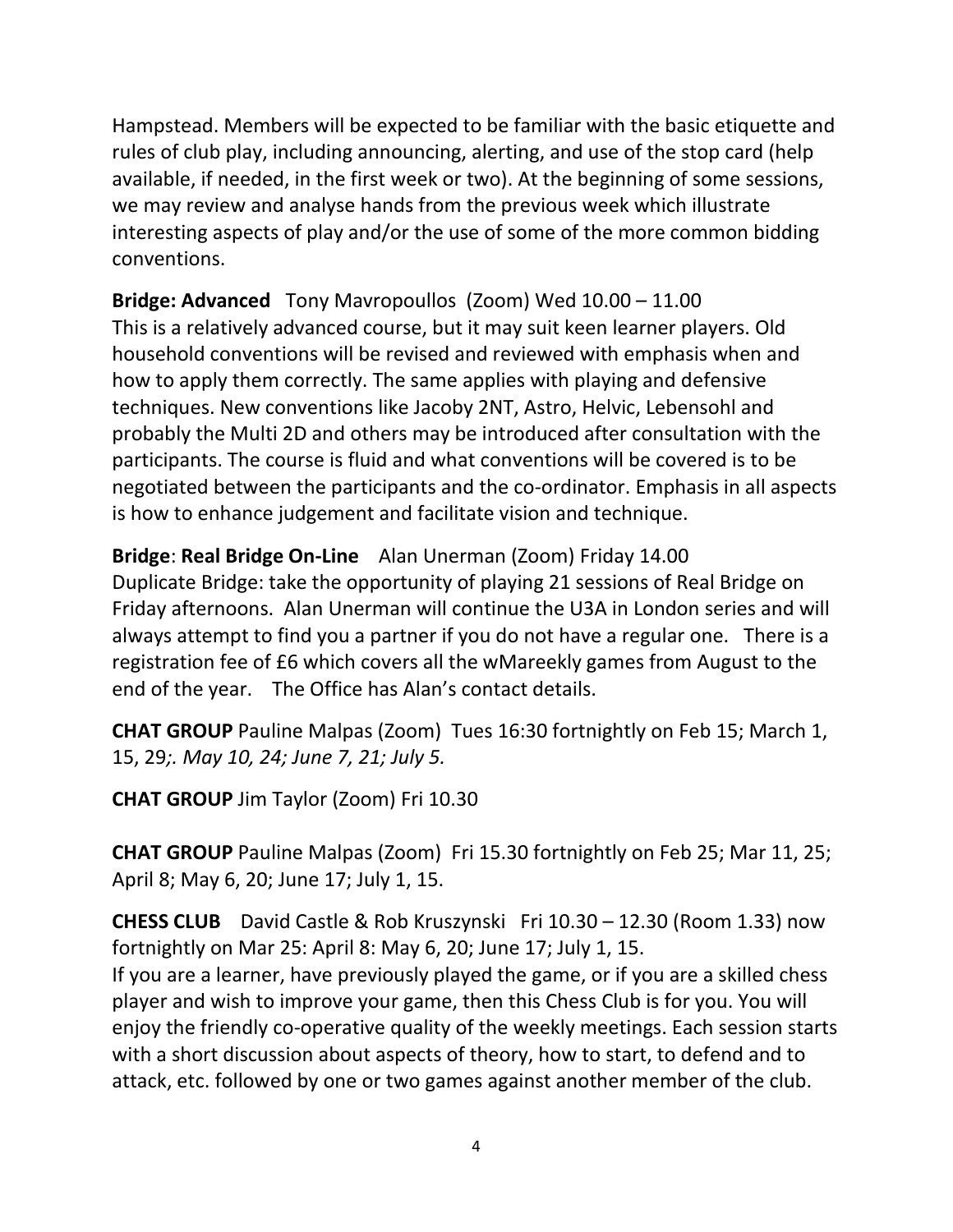Friendly advice for improving play is thereafter happily provided. We have learners, improvers and skilled players as club members and the intentions are to enjoy the meeting and also play chess well.

#### **CINEMA** Wally Howard (Room 1.22)

**N.B. If the films are long, members are reminded that leaving early disturbs others. The times below are approximate and depend the length of the films** 

**Cinema 1: Miscarriages of Justice and Causes Célèbres** Mon 14.00 - 16.10 This class will show films to illustrate cases both historical and recent.

**Cinema 3** Wed 14.00 - 16.10 This class will provide the opportunity for viewing the best of international cinema

**Cinema 5** Thur 14.00 - 16.10 Films of different genres from around the world old and recent.

**COMPUTING CLASSES Courses marked with a star (\*) are limited to a maximum of 6, so that each person has the attention of the co-ordinator. To enrol, please ask for a form in the Office and you will be informed when a place is available on the course.** 

**\*Get The Most From Your iPad (or iPhone)** John O'Sullivan & Ruth Freeman Thur 14.00 -16.10 (Room 1.26) Autumn and Spring terms. CLASS FULL. (Waiting list in operation).

iPhones & iPads can enhance your life, are not difficult to master and offer big rewards. But you need to be selective as to how you use them - whether to manage your life more effectively, or to expand your interests and passions. This class is designed to help YOU make technology work for you: 1) By taking you through the basic skills, so you are at ease with these - and 2) Exploring the most useful 'Apps.' you can use, as well as other helpful features. Hand-outs will be available to aid learning & retention. Answers will be given to *questions raise*d. Hopefully, we'll have a lot of fun achieving all this.

**Your iPad and iPhone** Elana Gal-Edd (Zoom) Tues 11.40 - 12.40 The basic techniques for using an iPad, iPad mini and iPhone are covered. Students will gain enough confidence to explore the many features of these devices for themselves. The course will be repeated.

**Drop in for Computer Tips** Elana Gal-Edd (Zoom Thur 10.30 – 11.30. For Laptops, Desktops and iPads. This class is a drop-in session for anyone who is having problems in getting started or would like to improve their skill level. It will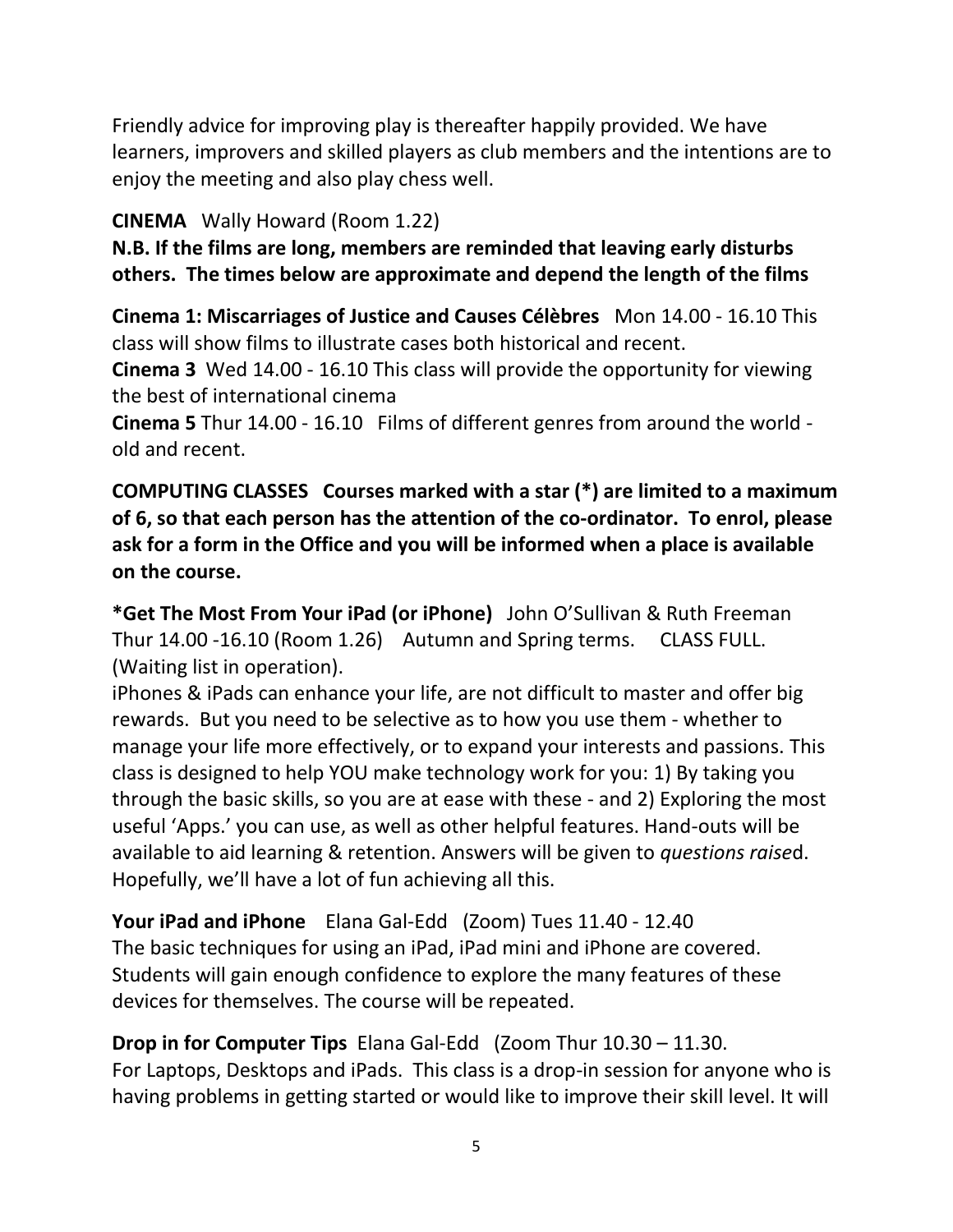help you to use the various features that are available on computers to enable you to explore the world at your fingertips. I'm also happy to answer computer questions online by pre-arrangement.

**COUNTRY DANCING: INTERMEDIATE** Rita Burr Tues 10.30 – 11.30 (Room 2.21) This class is for dancers/improvers who have already completed at least a year and have some knowledge of country dancing.

**CRYPTIC CROSSWORDS CLUB** Martin Andresier Wed 15.10 – 16.10 (Room 1.33) Cryptic crosswords appear daily in the press. Solving them needs a good vocabulary and lateral thinking, but there are some conventions to learn before you can tackle them with confidence. We will try to solve a few puzzles together, and participants will then be able to explore the fascinating world of the crossword on their own.

**DESIGN HISTORY** Valerie Wilson Trower Tues 14.00 – 16.10 (Room 1.22) A key element in all contemporary academic design courses are the artefacts produced by a society in its own context. These artefacts from a given period are related to the social, political, economic, technical, and aesthetic conceptions of that time and place and enables us to get a better understanding of those societies. They are manifest in architecture, 3D design, 2D design including photography, textiles and fashion. Although this is possible for any period throughout history and across any culture, these talks will start in 1851 and continue towards our present time.

**DRAMA GROUP** Anthony Guter & Terry Sopel Mon 11.40 – 13.40 (Room 2.21) If you are interested in acting, directing, singing and improvisation and would enjoy working towards productions, maybe three per year, please come along and join us.

**DUTCH CONVERSATION** Elisabeth Fantino Wed 14.00 – 16.10 (Room 1.30) Fortnightly on *Sept 22; Oct 6, 20; Nov 3, 17, Dec 1. Jan 12, 26; Feb 9, 23; Mar 9, 23; April 6; May 4, 18; June 1, 15, 29; July 13.* N.B, This class is back in the Town Hall

Do you have some basic knowledge of Dutch? Would you like to improve it? I am Dutch and will encourage you to talk. We will read or listen to texts and songs, talk about current events and anything Dutch (or indeed Double Dutch) that you may wish.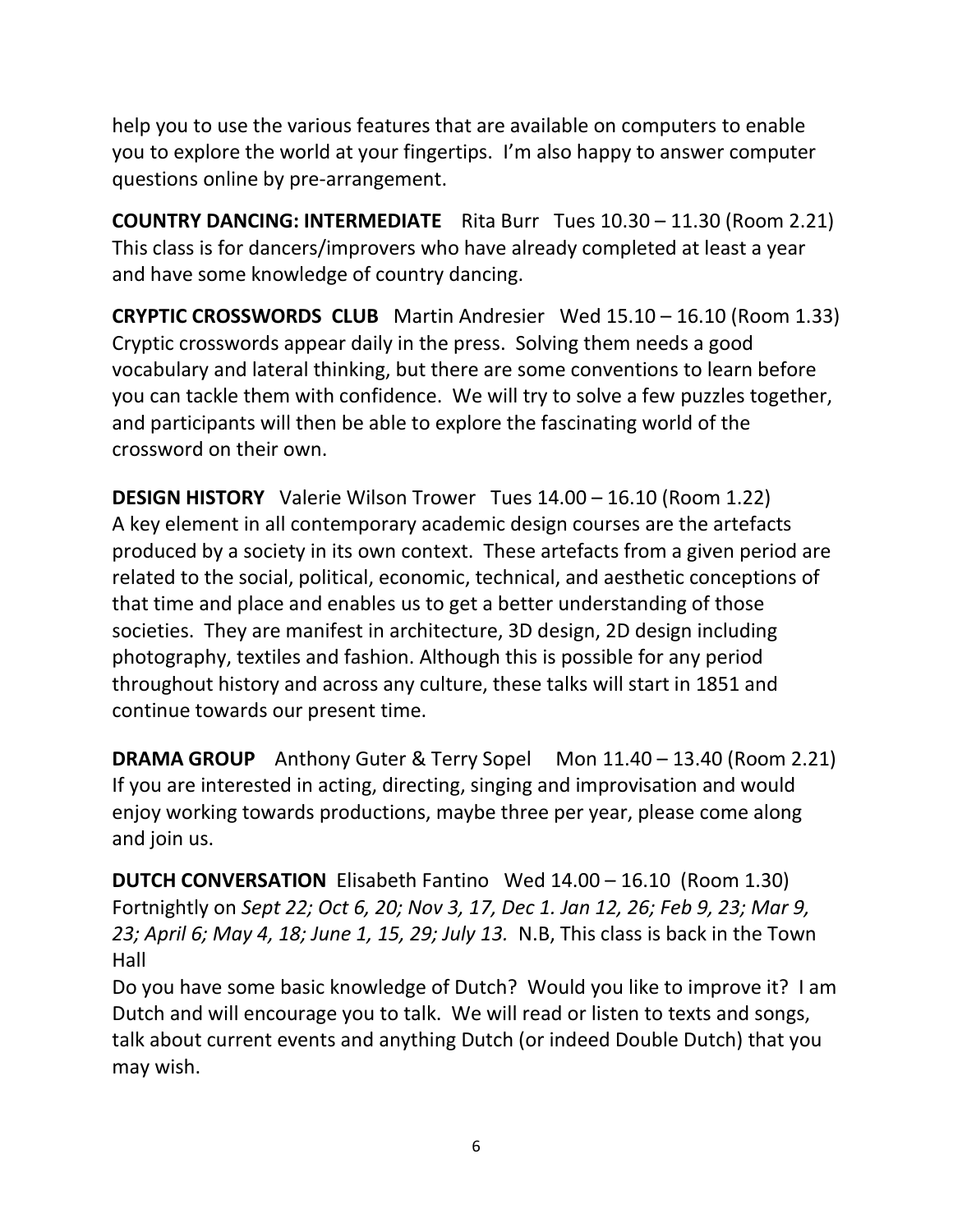**EURYTHMY** Dawn DelbosThur 12.50 – 13.50 (Room 1.22) For those who have been doing Eurythmy for at least a year. Please wear softsoled, non-slip shoes and loose, comfortable clothing

**EXERCISE CLASS** Thelma TennantThur 14.00 – 15.00 (Room 2.21) Gentle exercise based on Yoga and Pilates to improve flexibility and general fitness. Suitable for all levels. Please bring a mat and wear light, loose clothing.

**EXERCISE CLASS: ALEXANDER TECHNIQUE.** David Glassman Fri 10.30 – 12.00 (Room 2.21)

The Alexander Technique is a gentle, progressive way of linking the mind and body to improve co-ordination and ease of movement in everyday activities. For over 100 years, musicians, actors, sportsmen and others have benefitted from the technique – including George Bernard Shaw, Aldous Huxley, John Cleese and many others. We will cover the history, theory and practice of the technique; this course will explain and demonstrate how it can improve physical and mental health

**EXERCISE CLASS: CHAIR PILATES** Gilli Vafidis (Zoom) Tue 12.50 – 13.50 Chair Pilates is based on Romana classical Pilates with exercises adapted for chair and standing. Chair Pilates improves posture by aligning and lengthening the body. It strengthens muscles that support the back and pelvis, improving flexibility and control of all muscle groups. No previous experience is required, but please wear non-restrictive clothing.

**EXERCISE CLASS CHAIR YOGA NEW** Geraldine Ross Thurs 15.10 – 16.10 (Room 2.21) Summer Term. Class deayed.

I was trained as an Iyengar yoga instructor and have been teaching for 30 years. These days I particularly like to work with seniors as being one myself I can appreciate their needs and the importance of combining the yoga postures with breathing exercises. I would very much like to share my love of yoga and the benefits with U3A

**EXERCISE CLASS: BASIC MAT PILATES** Gilli Vafidis (Zoom) Thur 15.10 – 16.10 This is a mat-based class that strengthens abdominal muscles, improves spine and shoulder flexibility and works the limbs. Some experience of Pilates is preferable ideally you need to have mastered chair pilates before moving on to the mat. You can always discuss with Gilli to see whether the level is suitable for you.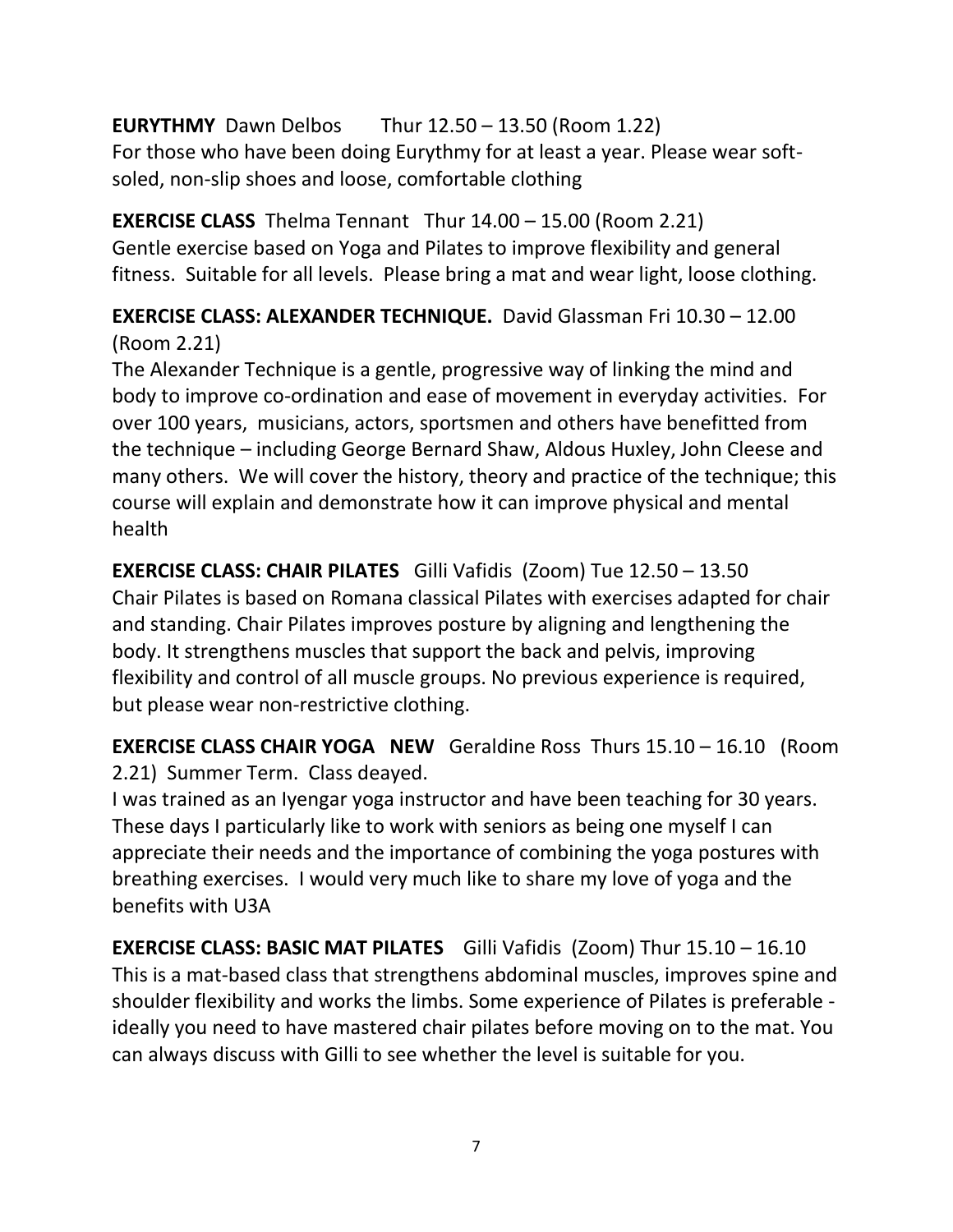# **EXERCISE CLASS: EMBODIED ANATOMY** Pieta Ruck Keene (Zoom) Tues 12.50 – 13.50

Move better and feel better through understanding how your mind and body work. This class starts with an introduction to a part of our body and how it works, we then experience that body part with gentle movements. This is followed with a short chair based exercise circuit practicing our experiential anatomy. The class ends with self-massage and meditation. At the end of each class, you should feel empowered, more grounded and happier in your skin.

## **EXERCISE CLASS: FRANKLIN METHOD NEW** Caroline Chan Tues 12.50 – 13.50 (Room 2.21) Summer Term

The method uses different modalities to help you improve and maintain your basic everyday functions. This is done by using dynamic neurocognitive imagery as well as anatomical embodiment through movement practices. All this leads to more awareness to help activate change in your body and mind. What can you expect? The more open minded you are during class the more improvements you will quickly gain. During this 1-hour session you will be asked to move in standing position and/or lie down on a yoga mat. For your own comfort please bring a yoga mat and water. My credentials: I am a certified Level 2 Franklin Method trainer and practise under the Franklin Method license. Let me know if you have any questions.

**EXERCISE CLASS: "SALSALATES"** Judith Michaels (Zoom) Wed 17.00 – 17.30) A fusion of Pilates exercises, Salsa dancing and fun! Work your body, mind and soul. Experience gentle aerobic dance exercise with standing Pilates that concentrates on slow and measured movements. A highly effective session for improving posture, flexibility and to prevent injury. You will need a cleared space in front of your camera device and a dining chair or similar for support.

**EXERCISE CLASS: TAI Chi** Ian Orkin Thurs 12.50 – 13,50 (Room 2.21 The sessions will start with Chi Gong exercises, not strenuous! Then Cheng Man Ching style Tai Chi, with the many health benefits it can bring. Ian is a member of the British Council for Chinese Martial Arts and has been a Tai chi instructor for many years.

**EXERCISE CLASS: TAIJI** Lorna KerrTues 14.00 – 15.00 (Room 2.21) Lorna continues to study TaiJi with a professional TaiJi instructor. The U3A classes will focus on warm-ups, stretches and the official Chinese Chen style, the purpose of which is to promote health, peace of mind and longevity. All are welcome,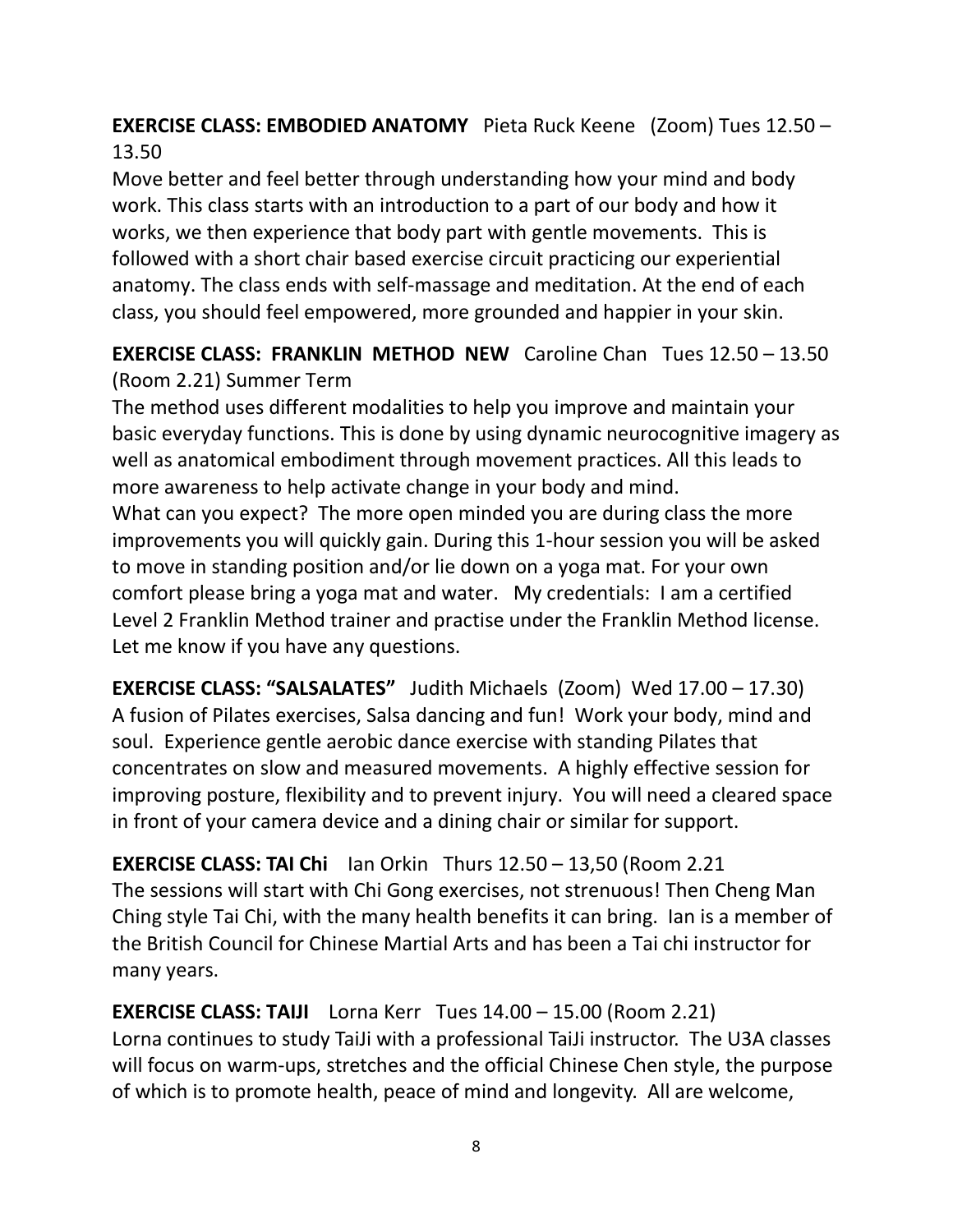from beginners to more experienced.

## **EXERCISE CLASS: WAKE-UP CHAIR PILATES** Gilli Vafidis (Zoom) Friday 9.30 - 10.00

#### **EXPLORING EXPERIENCES OF THE THIRD AGE** Ruth Brook Wed 14.30 – 16.10 (Room 2.26)

The third Age has its pleasures and problems. We aim to create an environment where members listen to each other in a non-judgmental way, possibly using their own experience to enable others to think about new situations in our fastchanging world. In every session we will focus on what members of the group bring. Retirement, loss, loneliness, and changing family relationships figure prominently. The group is limited to 10. Don't think it's all gloom and doom. We laugh a lot!

#### **FRANKLIN METHOD - see EXERCISE**

**FRENCH: ALMOST BEGINNERS** Gilli Vafidis Thurs 14.00 – 15.00 (Room 2.26) For those who have done a little French a long time ago and wish to improve their conversational skills, refresh their vocabulary and improve their understanding of French Grammar.

**FRENCH: IMPROVERS** Rosalind Penny (Zoom) Thurs 15.10 – 16.10 For those who have done several years of French and would like to continue learning. We read *Les Rois Maudits* by Maurice Druon.

**FRENCH: INTERMEDIATE FRENCH** Pauline Malpas & Liz Goodfellow (Zoom) Mon  $12.50 - 13.50$ .

A chance to speak, translate and listen to French using news stories, websites and radio. We aim to improve comprehension, widen vocabulary and make you more comfortable with speaking French.

**FRENCH CONVERSATION** Michael Ellman (Zoom) Wed 11.00 Conversation simple et décontractée de tous les adhérents - avec correction des fautes plus graves - mais de façon amicale! (The class will be conducted in French. Reasonable conversational ability needed!).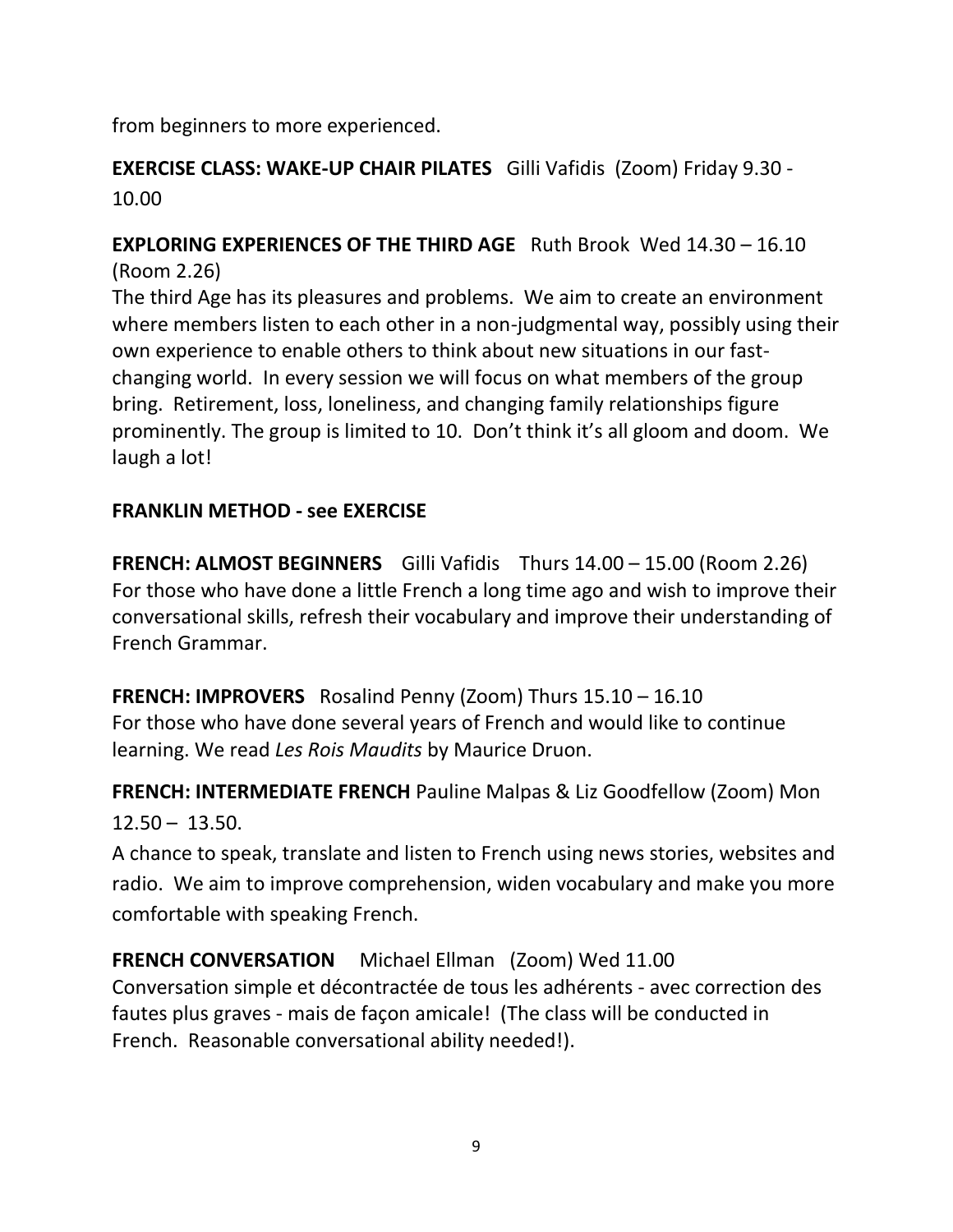**FRENCH CONVERSATION & CONTEMPORARY LITERATURE** Colette Lévy Thur 13.20 – 14.30 (Room 12.26).

Conversation each week, with grammatical explanation if needed. Often half an hour is spent learning about grammatical definitions for English speakers. We spend about an hour reading a novel by a contemporary author, chosen with the agreement of the class.

**FRENCH: ADVANCED** Thelma TennantThur 15.10 – 16.10 (Room 1.33) For fluent French speakers. Vocabulary building, reading and discussion of newspaper articles, novels and other books in French. Occasional grammar.

**FRENCH LITERATURE: ADVANCED** Judith Steinberg (Zoom) Wed 11.00 After starting with a brief conversation in French each lesson, we read and translate a French novel and grammar is explained. Each member of the group prepares the next few pages of the book each week. The level is advanced. Texts chosen are the equivalent of 'A' level

**FRENCH ADVANCED CONVERSATION** Muriel Hirsch **(Z**oom) Tues 13.45 – 14.45 Vous souhaitez pratiquer votre français hebdomadairement sur des thèmes qui vous tiennent à coeur, alors rejoignez-nous le mardi Si vous prenez plaisir à regarder des films en français avec éventuellement des sous-titres dans la langue de Molière, lire des journaux ou écouter des podcasts, ce groupe est pour vous. Je vous attends. (Maximum 8 personnes).

**FRENCH: LE CERCLE FRANÇAIS** Michael GoodmanTues 11.40 – 12.50 (Room 1.24 and on Zoom)

Destiné à des francophones, Le Cercle Français réunit ceux qui souhaitent lire ensemble des œuvres littéraires, et participer à des débats sur l'actualité. Il faut savoir parler et lire le français couramment, et être prêts à contribuer.

## **FRENCH CONVERSATION UPPER INTERMEDIATE/ADVANCED** Muriel Hirsch (Zoom) Wed 12.50

Parce qu'on est plus intelligent, plus riche et plus efficace à plusieurs que seul; vous voulez partager vos plaisirs, découvertes, podcasts, films, chansons, livres.... avec des personnes qui apprennent le français, joignez-vous à notre groupe pour rédiger ensemble le petit point culture et donner des idées, des conseils et de petits moments de bonheur à d'autres. Niveaux élémentaire, intermédiaire et avancé.

**GERMAN: INTERMEDIATE** James Gilmour Tues 12.50 – 13.50 (Room 1.33)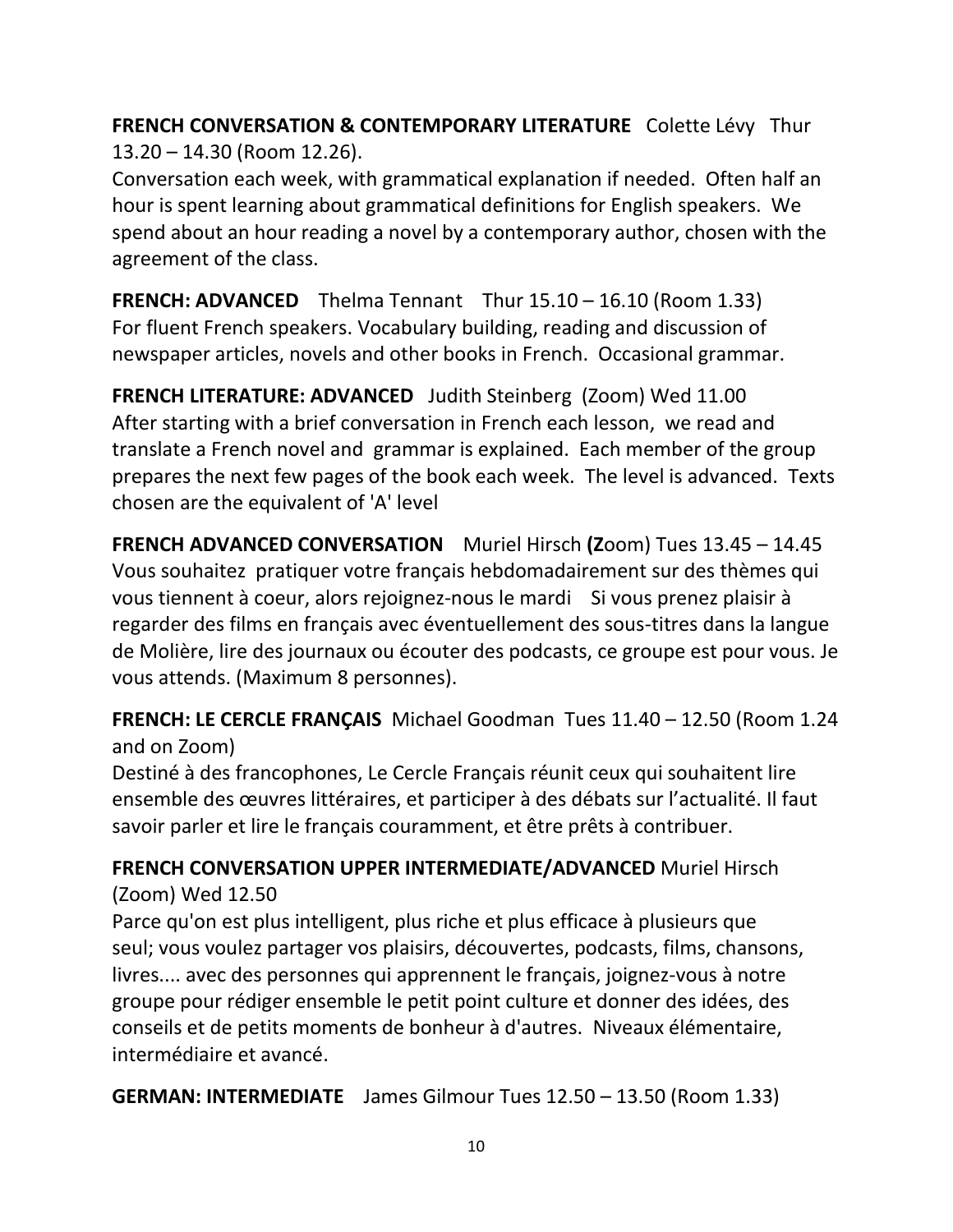For those wishing to build on their previous knowledge. We will concentrate on spoken German plus some grammar.

**GNOSTICISM** George Wood Mon 12.50 – 13.50 (Room 1.26) N.B. This class is now in the Town Hall

**The Inward Journey from Insight to Gnosis.** The world we live in is constantly changing - subject to growth, decay and death. Nothing is certain or lasting; possessions, health and happiness – everything passes away. Life is characterized in our world by birth and death, day and night, war and peace. It is called the dialectical world, containing the seeds of its own destruction. Nothing has eternal life, not even the most sublime thing imaginable. Many people merely chase shadows; such is the tragedy of it all. So, if one accepts that this world of visible matter is a world of delusion, can one still look for the fulfilment of one's primordial yearning? Through discussion and dialogue, this course will address these issues.

**GREEK: MODERN CONVERSATION** Rita Wolfisz Wed 11.40 – 12.40 (Room 1.26) This class is led by a friendly fluent Greek-speaker for those with some knowledge of Greek. All subjects welcome.

#### **GREEK LITERATURE (see LITERATURE)**

**HEBREW CONVERSATION** Gila Wacholder(Zoom) Wed 10.30 – 11.30 This course is for people with some knowledge of Ivrit who want to improve their conversational skills in a friendly environment. Chosen topics are discussed each time. This is a really fun experience where people forget that they are speaking a foreign language.

**HEBREW: NEAR BEGINNERS** Debbie Freeman *(*Zoom) Wed 10.15 – 11.15 This class is for participants who can read Hebrew but are still beginners. Members are encouraged to speak from the very first session.

**HEBREW: INTERMEDIATE** Jeff Freeman (Zoom) Tues 10.30 – 11.30 This class consists of members who have been coming regularly for some time and some who have lived in Israel many years ago. Speaking is still an effort but is encouraged by all present. We practise speaking and reading, and exercises in grammar.

**HISTORY: EUROPEAN HISTORY** Ken Baldry Wed 11.40 – 12.40 (Room 2.21)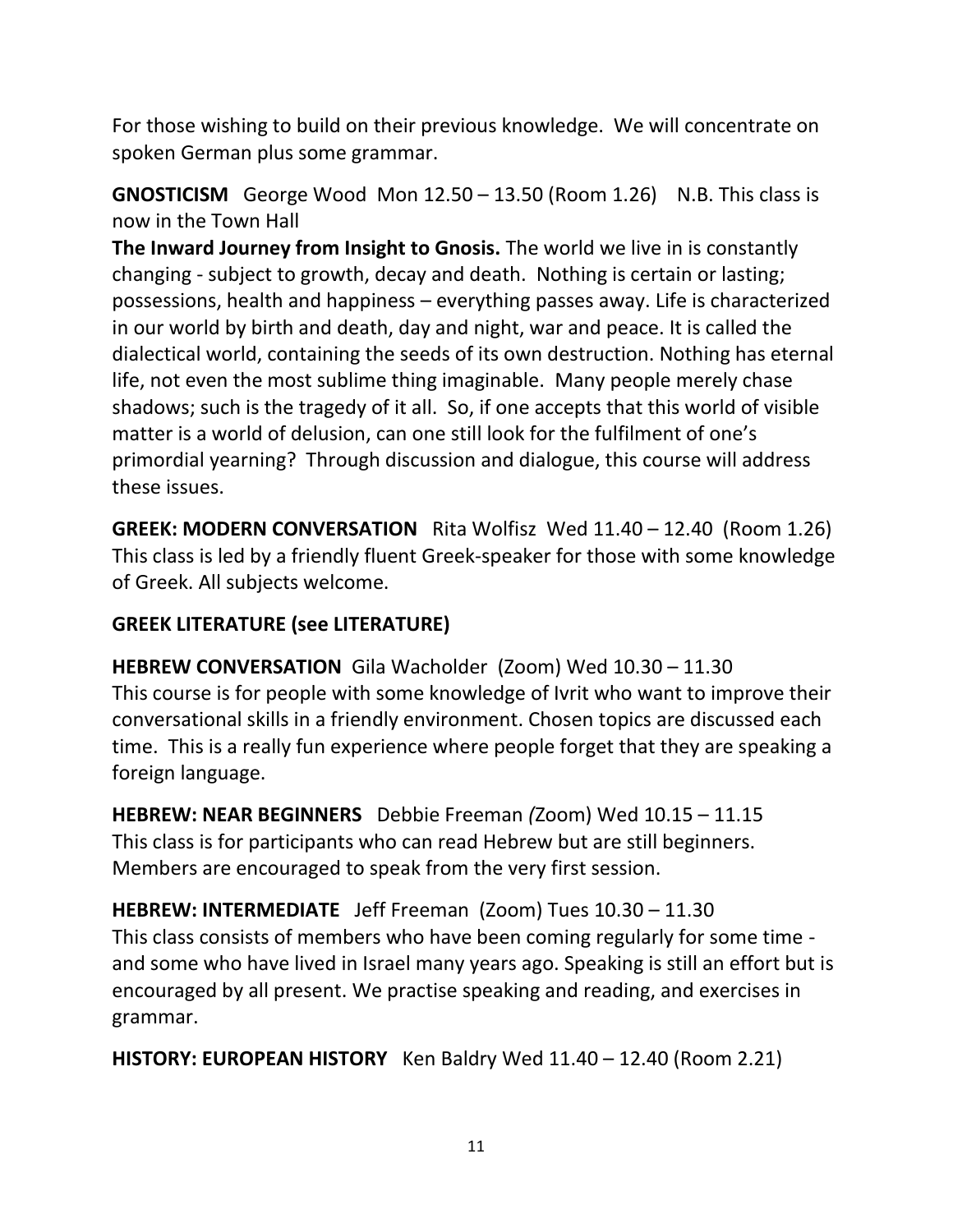This year, we will cover European history from the middle of the 12th Century, with a 'catch-up' talk to remind you where we had got to when we last met. Then on to the fascinating 15th Century. As this goes into the Renaissance, thereZoom ) Spring and part of Summer Term

**Eastern Europe c.1453 to c.1923:** Eastern Europe saw ever-moving frontiers mainly between the Ottoman Empire, Poland and Russia. We shall look at them and at the peoples they encompassed from the fall of Byzantium to the Treaty of Lausanne in 1923, by which time Balkan and Baltic independent states had emerged and modern Turkey had come into being. Britain's interests in the region will also be examined.

**HISTORY: JEWS OF EUROPE (Ashkenazim)** Tiki Martell (Zoom) Tue 10.30 – 11.30 We will look at the expulsion of Jews in 1492 from Spain and Portugal and the arrival at destinations such as Amsterdam, Constantinople and Thessalonika/Salonica. During the following terms we will look at the history of Jews in Northern Europe and Eastern European Jewry in the 15th -18th centuries.

#### **HISTORY: JEWS OF SPAIN AND PORTUGAL (Sephardim)** Tiki Martell Wed 15.10 – 16.10 (Room 1.26)

According to tradition, Jews migrated to the Iberian peninsula in the time of the 2nd Temple. The crucially important period from the 10th to the 12th century paved the road to 'The Golden Age' of Judaism, Islam and later ironically, to Anti-Semitism. It also contributed to 18th and 10 19th century art, philosophy and the history that made UNESCO declare Flamenco a 'World Heritage Treasure' in 2016.

# **HISTORY: LONDON MISCELLANY** Stephen Barry Thur 11.40 – 12.40 (Room 1.33) Spring Term only.

A series of illustrated talks covering various aspects of London's social history. Find out about the Victorian cabbie shelters; London's first international airport; Barking's famous fishing industry, the Great London Beer Flood and much more.

**HISTORY: MAKING AMERICA** Deirdre Krymer Tues 15.10 – 16.10 (Room 1.26) Spring and Summer terms, fortnightly on *Jan 18; Feb1, 15; Mar 1, 15, 29. May 10, 24; June 7, 21; July 5.* 

Two visions of American politics: Biden stressing American values democracy and multilateralism or Trump's America First? The twenty first century has seen challenges ranging from Trump's populist `America First, `Black Lives Matter' and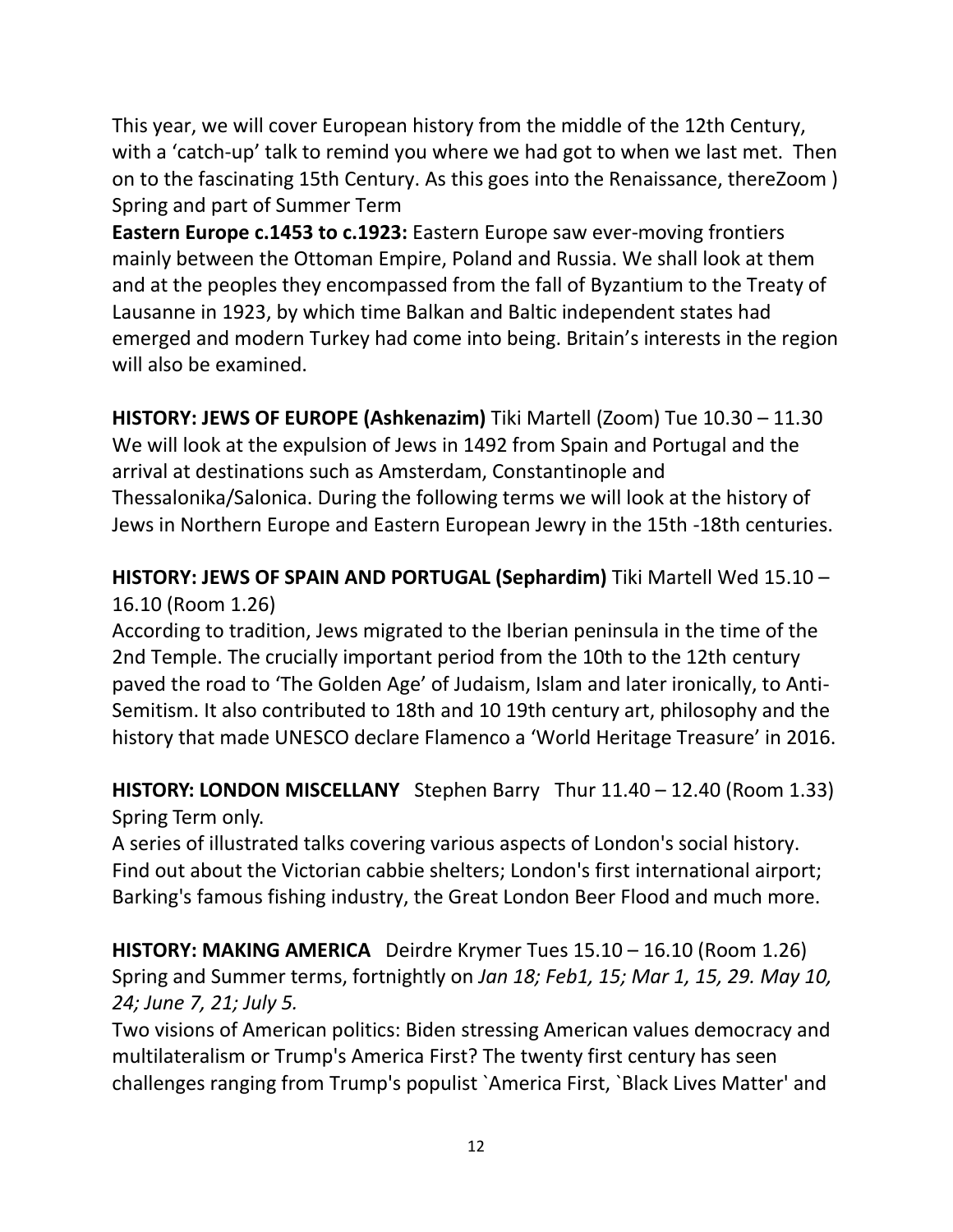the rise of China as a world power. We will look at the roots of American policy and politics: how The USA emerged from modest beginnings to become the dominant world power of the twentieth century. The stress on `exceptionalism': a new model of politics distinguished from the `old world of Europe', its relentless expansionism, the response of to the issue of slavery and civil rights and the Cold War and how these issues shaped the challenges of today.

**HYPNOTHERAPY: SELF HYPNOSIS** Adeline Kam Thur 13.00 – 14.00 (Room 1.33) Autumn and Spring Terms

**Hypnosis for relaxation and well-being.** Learn how to relax, how hypnosis began, the power of your mind and how you can use it to your advantage. The class usually starts with relaxation and may end with relaxation too. It's a fun, interactive class. See you there!

**INDIAN COOKERY: COOK INDIAHH!** Amrita Narain (Zoom) Fri 11.00 – 12.30 A contemporary approach to preparing nutritious, tasty dishes to suit beginners as well as experienced cooks. You will lose your fear of 'foreign' food and have the confidence to create delicious and authentic Indian dishes in your own home. Indian food is easy to cook; is good for you and easy on the pocket. Suitable for vegans, vegetarians and meat eaters. Please email Amrita if you wish to join the class. It helps to know the numbers and to email recipes etc.

**ITALIAN ABSOLUTE BEGINNERS** Franca Cerudi (Zoom) Thur 15.10 – 16.10 We start from the alphabet - an adventure to discover the structure of Italian, acquiring step by step the means to write and speak in a language unknown until now . The book used is: *Living Italian* by Maria Valgimigli.

**ITALIAN BEGINNERS (New)** Graziella Freedman Wed 12.50 – 13.50 (Room 2.26) For those who would like to learn this beautiful language.

**ITALIAN BEGINNERS STEP TWO** Franca Cerudi (Zoom) Mon 15.10 – 16.10 The class is responding to the needs of those who have already laid foundations for the knowledge of Italian and now want to study the grammar in depth with reading and conversation. The book used is: *Living Italian* by Maria Valgimigli.

**ITALIAN: IMPROVERS** Franca Cerudi (Zoom) Wed 15.10 – 16.10 To improve your knowledge of the Italian language. The lessons are divided into two parts: the first is dedicated to the refreshment and learning of grammar rules and the second to the application of those rules by speaking, reading and playing games. This is an amusing way to remember and use new words.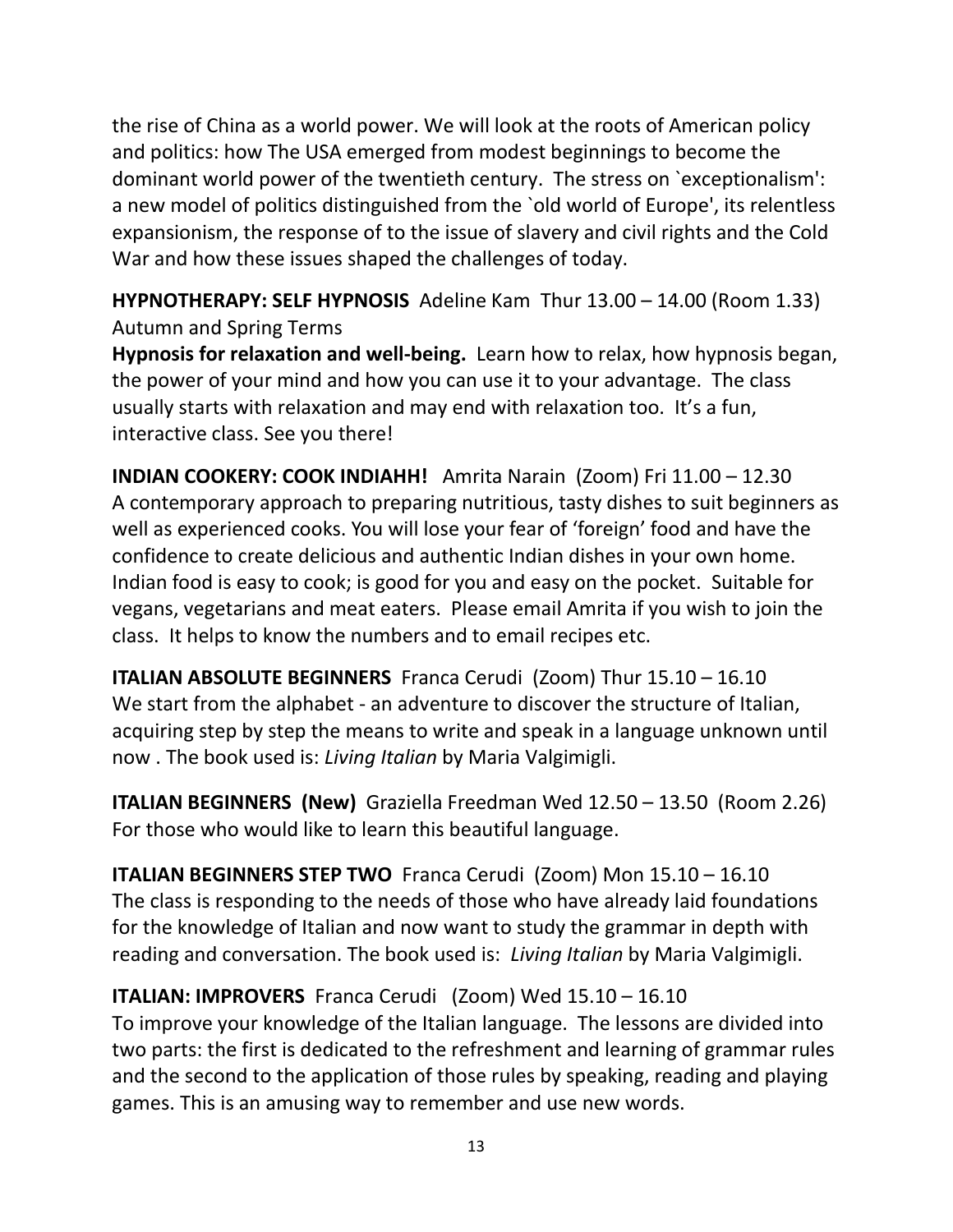**ITALIAN: POST BEGINNERS** Graziella Freedman Wed 11.40 – 12.40 (Room 2.26) For those who have basic Italian but would like to improve their grammar and conversation. The books we use are *Living Italian* by Maria Valgimigli and *Easy Italian Reader* by Riccarda Saggese.

**ITALIAN: ADVANCED** Graziella Freedman Wed 10.00 – 11.30 (Room 2.26) The course is for those who can already speak Italian and hold a conversation. We will be reading Italian literature and using the book *Upgrade your Italian* by Clelia Boscolo.

**ITALIAN: CONVERSATION** Franca Cerudi (Zoom) Thur 14.00 – 15.00 To stimulate your curiosity about Italian language and traditions, and encourage a greater knowledge and understanding. The class is intended as a meeting place where everyone is involved in a friendly conversation and exchange of ideas, on a wide range of subjects, from personal impressions and opinions, to art, music, literature and other matters proposed by the participants based on their experiences and preferences.

**ITALIAN: ADVANCED CONVERSATION** Marvin TomkinsonTue 11.40 – 12.40 (Room 1.22)

Friendly Italian conversation class for those of us who speak Italian - but are feeling a little 'rusty'.

**ITALIAN: READING AND CONVERSATION** Ada Sofaer (Zoom) Tue 11.30 Conversation and discussion in Italian are the main objects of this lesson. Subjects are taken from Italian newspapers and books. Grammar will still be part of the lesson.

**ITALIAN READING GROUP** David Powell(Zoom) Wed 12.50 – 13.50 Leggiamo esempi della letteratura italiana moderna. Durante gli ultimi due anni abbiamo letto Calvino, *Se una notte d' inverno un viaggiatore* (1979), Pazzi, *Conclave* (2001), Levi (Primo), *Se questo è un uomo* (1947), e Maraini, *Donna in guerra* (1975). A settembre, cominceremo Tommasi di Lampedusa, *Il gattopardo* (1958). Di solito si preparano in anticipo fra quindici e venti pagine che discutiamo nella classe. Come sfondo, si spiegano inoltre aspetti della grammatica, storia, cultura, e società italiane. La scelta dei libri viene fatta dalla classe. Altri libri che abbiamo letto sono opere di Bassani, Deledda, Grossi, Levi (Carlo), Pavese, Sciascia, e Tabucchi.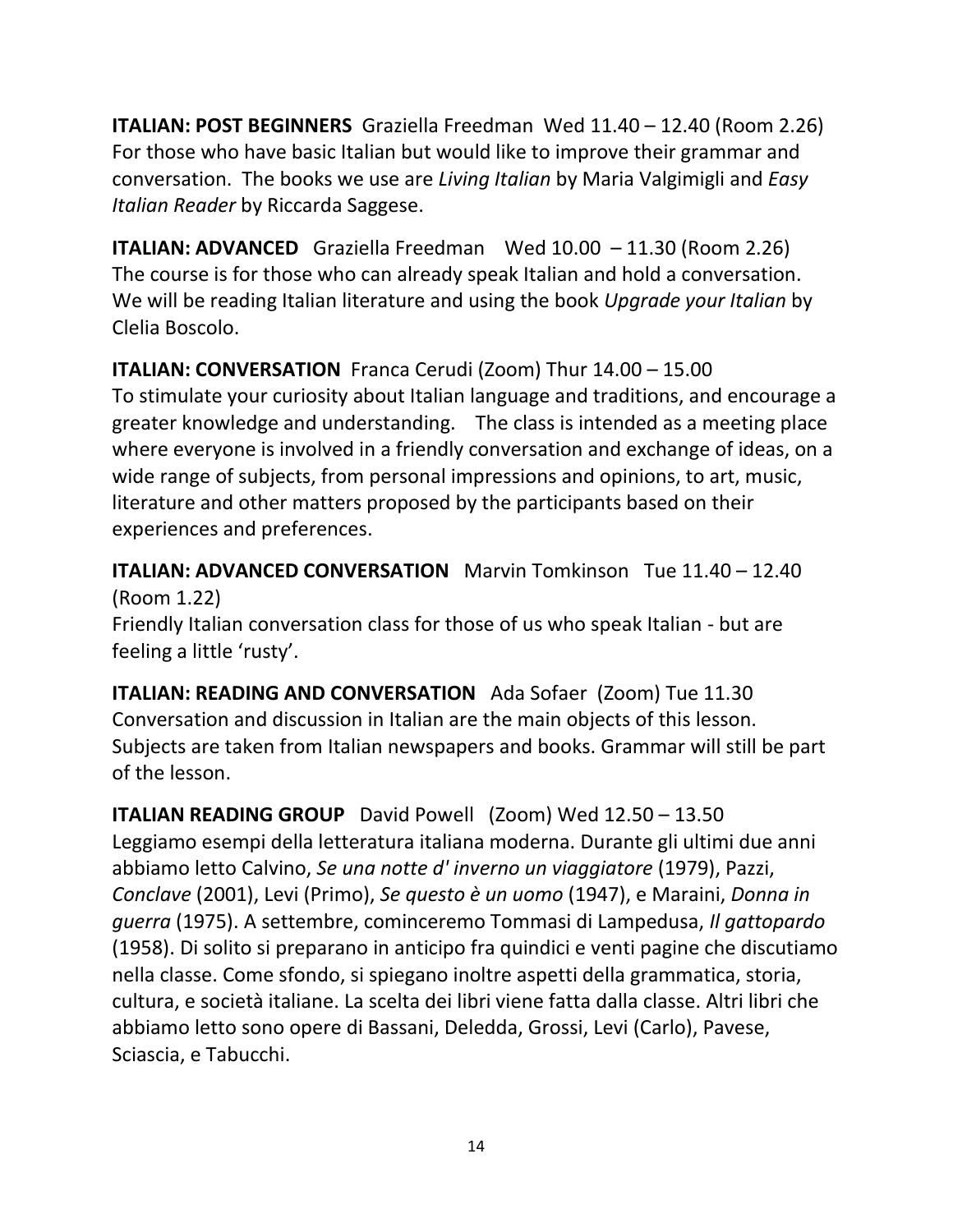**JAPANESE: FIRST YEAR** Kaoru Godoy *(*Zoom) Wed 11 .40 – 12.40 Let's learn Japanese basic language skills, including reading a Japanese phonogram, Hiragana. Some cultural aspects will be introduced. The class book is *Japanese for Busy People I, Revised 3rd Edition, Romaji version,* by *AJALT. Hiragana* version of the same book would be useful. Homework will be given regularly.

**JAPANESE: SECOND YEAR (This class is postponed)** Nobuko Leslie with Kaoru Godoy (Zoom) Wed 12 .50 – 13.50

Continuing with basic language skills, including reading Japanese phonograms, Hiragana and Katakana. Some cultural aspects will be introduced. The class book is *Japanese for Busy People I, Revised 3rd Edition Kana version,* starting from Lesson 10 (MASU-form of verbs). Homework will be given regularly.

**JAPANESE: THIRD YEAR** Kaoru Godoy (Zoom) Wed 10 .30 – 11.30 Let's continue learning Japanese to increase vocabulary and familiarize ourselves with reading in Hiragana, Katakana and practical Kanji words. The class book is *Japanese for Busy People I, Revised 3rd Edition Kana version,* starting from Lesson 17 (TE-form of verbs). .

**JAPANESE: FOURTH YEAR & ABOVE** Kaoru Godoy (Zoom) Wed 14.00–15. 00 This class will be an opportunity to consolidate what you have learned and further develop practical Japanese language skills. The book is *Japanese for Busy People II, Revised 3rd Edition* by AJALT. The lessons covered will be confirmed in the class.

## **LATIN: BEGINNERS** Peter Hayden (Zoom) Mon 14.00 – 16.10

Total beginners are welcome to this class as well as those who may have tried Latin before. I suggest we use "Familia Romana" the first part of Hans Ørberg's *Lingua Latina per se illustrata* series. The idea is to learn Latin without translating by simply reading Latin as Latin. The textbook follows the life of a Roman family and not only will you learn Latin but you will discover something of the Roman world in the early imperial period. At first I can provide course materials while you decide whether this is the right approach for you, before you get the textbook. Please contact Peter if you are interested in joining this class and he can provide further details.

**LATIN: IMPROVERS** James Gilmour Thur 12.50 - 13.50 (Room 1.26)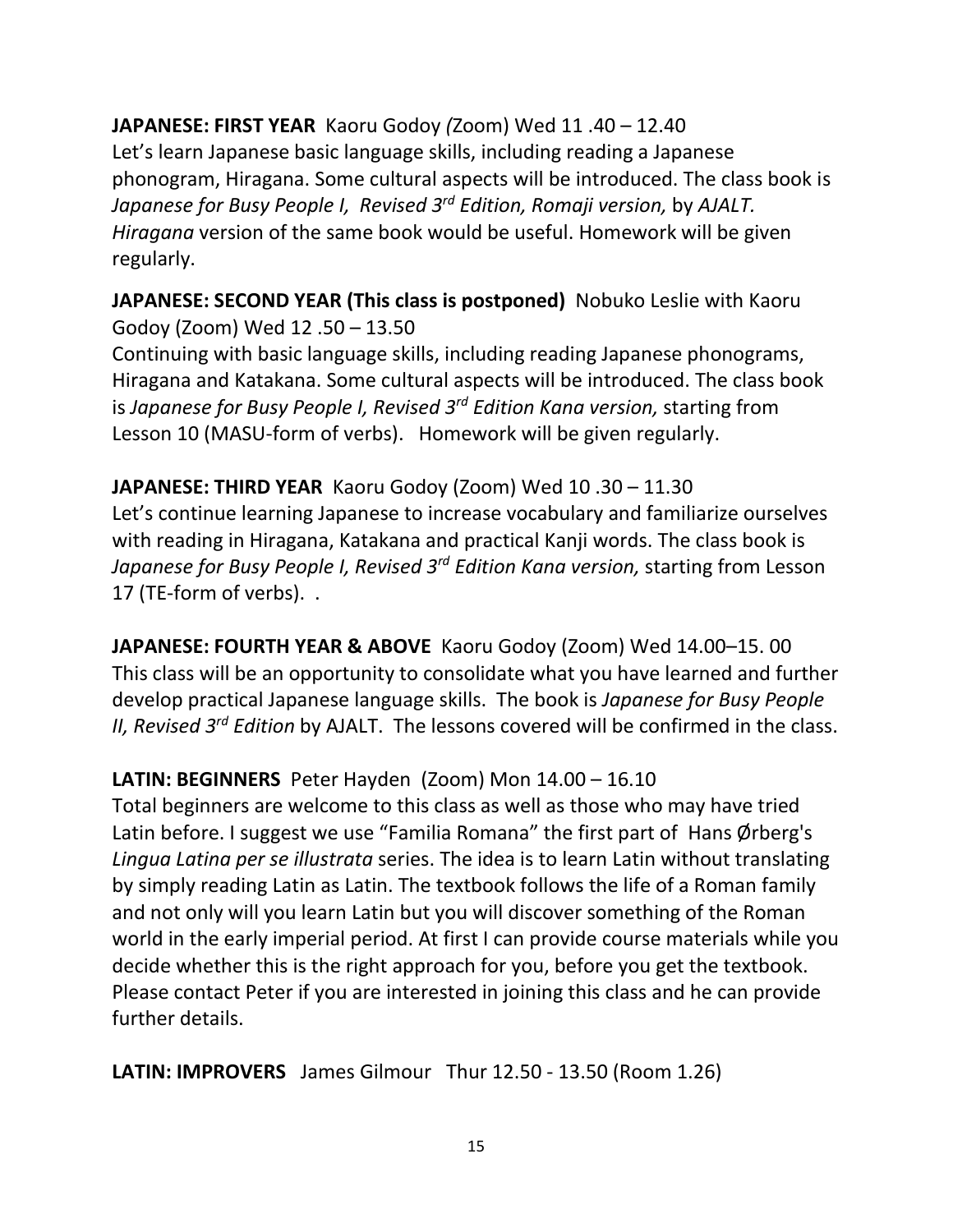A course for those who would like to resuscitate their Latin - forgotten since their schooldays. We use the book *Get started in Latin* by George Sharpley in the *Teach Yourself* Series. Do not buy the book until you have enrolled.

## **LAUGH, BREATHE AND RELAX** Muriel Hirsch (Zoom) Thur 10.30 .

Give your body and your mind one hour of laughter (without any reason), deep breathing and relaxation. They will thank you for longer than you can imagine, IMPORTANT: contact me before registering to be sure it is suitable for you. If you want more information, there are many videos about Laughter Yoga on YouTube.

# **LAW: THE ELDERLY AND THE LAW** Gillian Korgaonkar c

The legal test of capacity and its implications: the rules on when it is in their best interests to deprive someone of their liberty. The advantages of making a Lasting Power of Attorney for finances and health and welfare and/or advance decisions ("living wills"). The role of the Office of the Public Guardian and The Court of Protection. The Care Act 2014: Local Authority's duties to assess and provide care: how eligibility for social care is determined: what constitutes social care. The Rights of

Carers: safeguarding vulnerable adults. Funding Residential, Community and Health Care and how to challenge the decisions of Local Authorities and the NHS.

# **LITERATURE: ANCIENT HISTORY READINGS** Lesley Atkinson Fri 13.15 - 14.30

(Room 1.26)

Readings of the Near East, Greece and Rome. A group reading and discussion of selected writings from these civilisations, dipping into chronological anthologies and primary sources such as *Readings in Ancient History; Thought and Experience from Gilgamesh and St Augustine* by Nels M Bailkey.

**LITERATURE: CHAUCER** Shirley Levy Thur 14.00 – 15.00 (Room 1.33) We will finish The Canterbury Tales by reading the last four/five narratives. This can be followed by looking at some of Chaucer's shorter poems and/or *Troilus and Criseyde*, the *House of Fame* etc.: that is to be the decision of the group.

# **LITERATURE: GREEK LITERATURE IN ENGLISH** Lesley Atkinson Fri 10.30- 12.00 (Room 1.26)

A group reading aloud and discussing ancient Greek epic verse, plays and other Greek poetry. Sometimes Latin literature is included.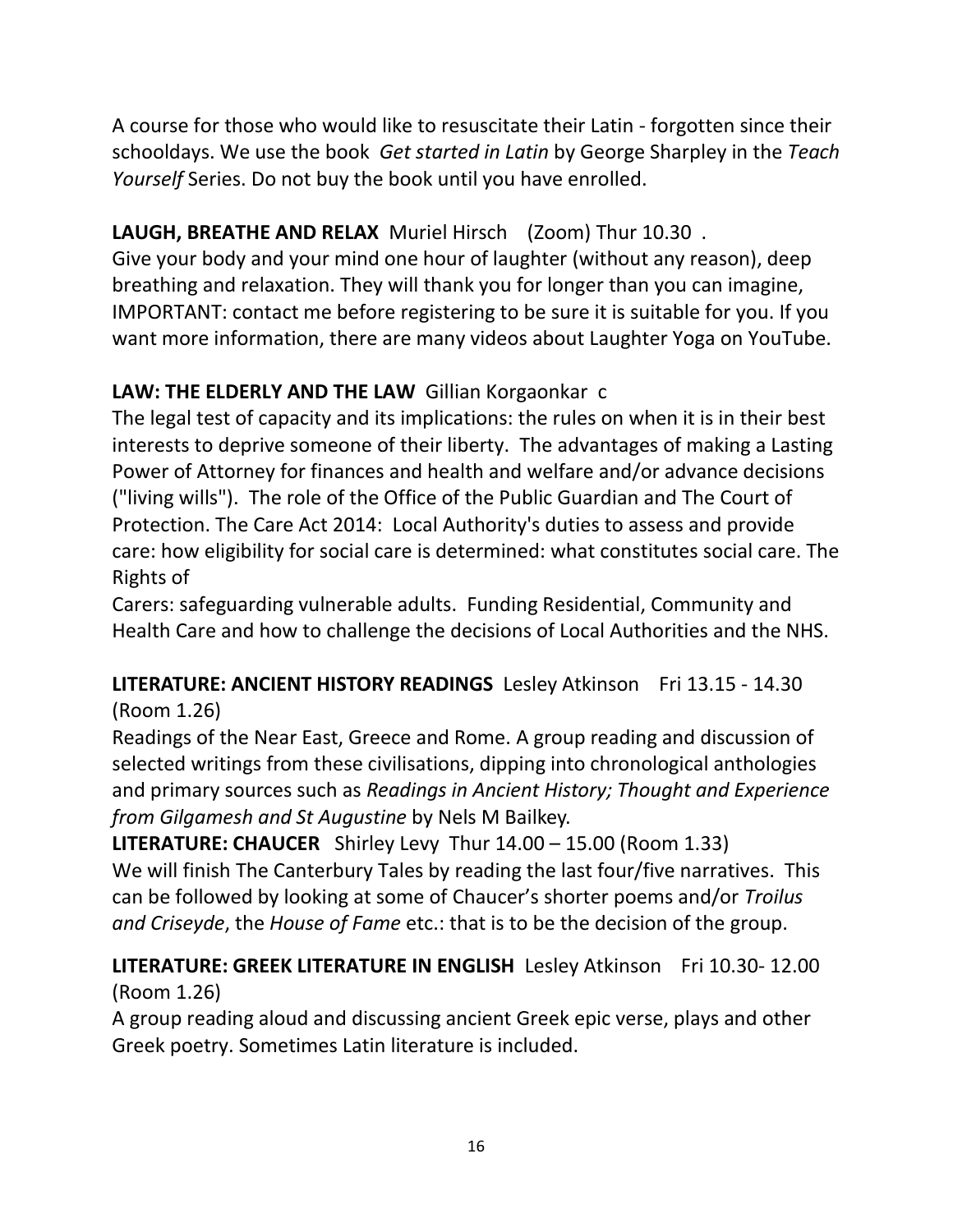**LITERATURE: MODERN & CONTEMPORARY** Jim Edgar (Zoom) Wed 14.00 – 15.30 (Fortnightly, alternating with LITERATURE: PROUST (below) on *Sept 29*; *Oct 13, 27; Nov 10, 24; Dec 8. Jan 19; Feb 2, 16; Mar 2, 16, 30. May 11, 25; June 8, 22; July 6*.

The programme of prose, poetry and drama will be organised by three coordinators in full consultation with members. We will be studying *Middlemarch*  by George Eliot and *The Only Story* by Julian Barnes during the Autumn term.

**LITERATURE: PROUST** Maggie Fletcher (Zoom) Wed 14.00 **Note:** This class alternates with LITERATURE: MODERN & CONTEMPORARY above on *Sept 22; Oct 6, 20; Nov 3, 17, Dec 1. Jan 12, 26; Feb 9, 23; Mar 9, 23; April 6; May 4, 18; June 1, 15, 29; July 13.* 

We meet fortnightly on Zoom to continue our slow and measured reading of *In Search of Lost Time* (Penguin Modern Classics translations). Members prepare and present for discussion/analysis extracts from the short section nominated. We are currently halfway through Book 2. (*In the Shadow of Young Girls in Flower*).

**LITERATURE: SHAKESPEARE STUDY GROUP** Linda Shannon (Zoom) Wed 11.40 We read aloud the group's choice of play and, as we go along, discuss themes, language, staging, historical context, characterisation and whatever else crops up. We are starting the term with *Antony and Cleopatra*. **N.B. Members must provide their own copy.** 

## **LONDON VISITS** Nigel Hathway

When buildings are fully open again, once a month on a Friday morning, we will visit a famous London building. Numbers are limited. There will soon be an application form available from the Office – acceptance will be on a 'first come, first served' basis. A payment may be involved. Details of visits will be publicised on the website and on notice-boards. Details of forthcoming visits are also available from Nigel*.*

**MAH JONG** Annette Hammond Wed 11.40 – 13.50 (Room 1.24) Mah Jong's ancient roots are found in the Far East. With a similarity to rummy and played with beautifully decorated tiles, it is a game that needs skill, guile and a little luck to master. Join our friendly group to test your skills in the ensuing light-hearted matches. .

**MATHEMATICS IN CIVILISATION** Thurs 11.40 – 12.40 (Room 1.26) Philip Maher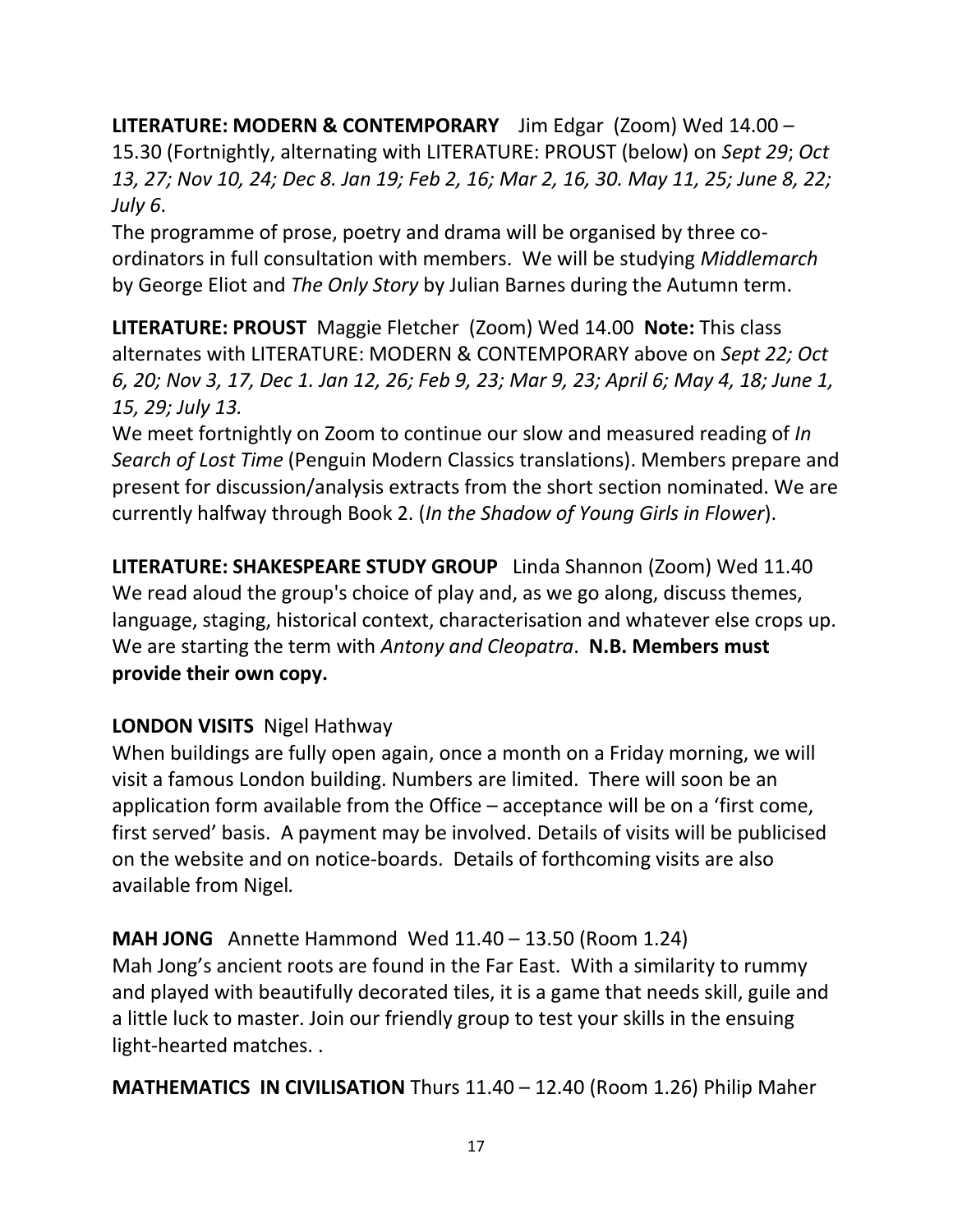Mathematics dates back to the dawn of history. We study its growth, focusing on some key problems and triumphs. We shall see how mathematics interpenetrates virtually all other areas of culture (both scientific and artistic). We look at the (many extraordinary) lives of the great mathematicians. No prior knowledge required. Questions are encouraged.

**MEDICINE TODAY** Mary Rossiter & Maureen Tilford Thur 10.30 – 11.30 (Room 1.33 and on Zoom)

Do you wish to be intrigued, confused, enlightened, entertained - or perhaps even amused? We discuss articles in medical journals: controversies, disease problems, new treatments etc. Previous medical knowledge not needed.

**MINDFUL MEDITATION** Neorca Liu Tue 12.50 – 15.00 (Room 2.26) also on Zoom at 11.00

Meditation is at the heart of Buddhism - but you do not have to be a Buddhist to meditate. Discover mindfulness within yourself.

**MUSIC: CLASSICAL MUSIC APPRECIATION** Herbie Goldberg Wed 12.50 – 13.50

(Room 1.33 and on Zoom)

Fortnightly on *Sept 22; Oct 6, 20; Nov 3, 17, Dec 1. Jan 12, 26; Feb 9, 23; Mar 9, 23; April 6; May 4, 18; June 1, 15, 29; July 13.*

If you enjoy classical music, then this is for you. Join Herbie on a voyage of discovery beyond the well-known favourites that we often hear on the radio. No technical musical knowledge is needed - it doesn't matter whether you are a seasoned listener or not; each work will be introduced and you will certainly hear many that are new to you and which deserve much more attention in the concert hall then they are given these days.

**MUSIC: "DAS LAND OHNE MUSIK"** Stephen McGhee Wed 12.50 – 13.50 (Room 1.33) and on Zoom. Fortnightly on *Sept 29*; *Oct 13, 27; Nov 10, 24; Dec 8. Jan 19; Feb 2, 16; Mar 2, 16, 30. May 11, 25; June 8, 22; July 6.* 

In 1904, the German music critic Oscar Schmitz claimed that Great Britain was "Das Land ohne Musik" (the land without music). So, I thought that this would be a good opportunity to look at classical music in this land from an historic perspective. In this course I shall concentrate on England and then broaden out to include other parts of the UK. All musical genres shall be included; from vocal, instrumental, chamber, orchestral, choral and opera. No technical knowledge is necessary.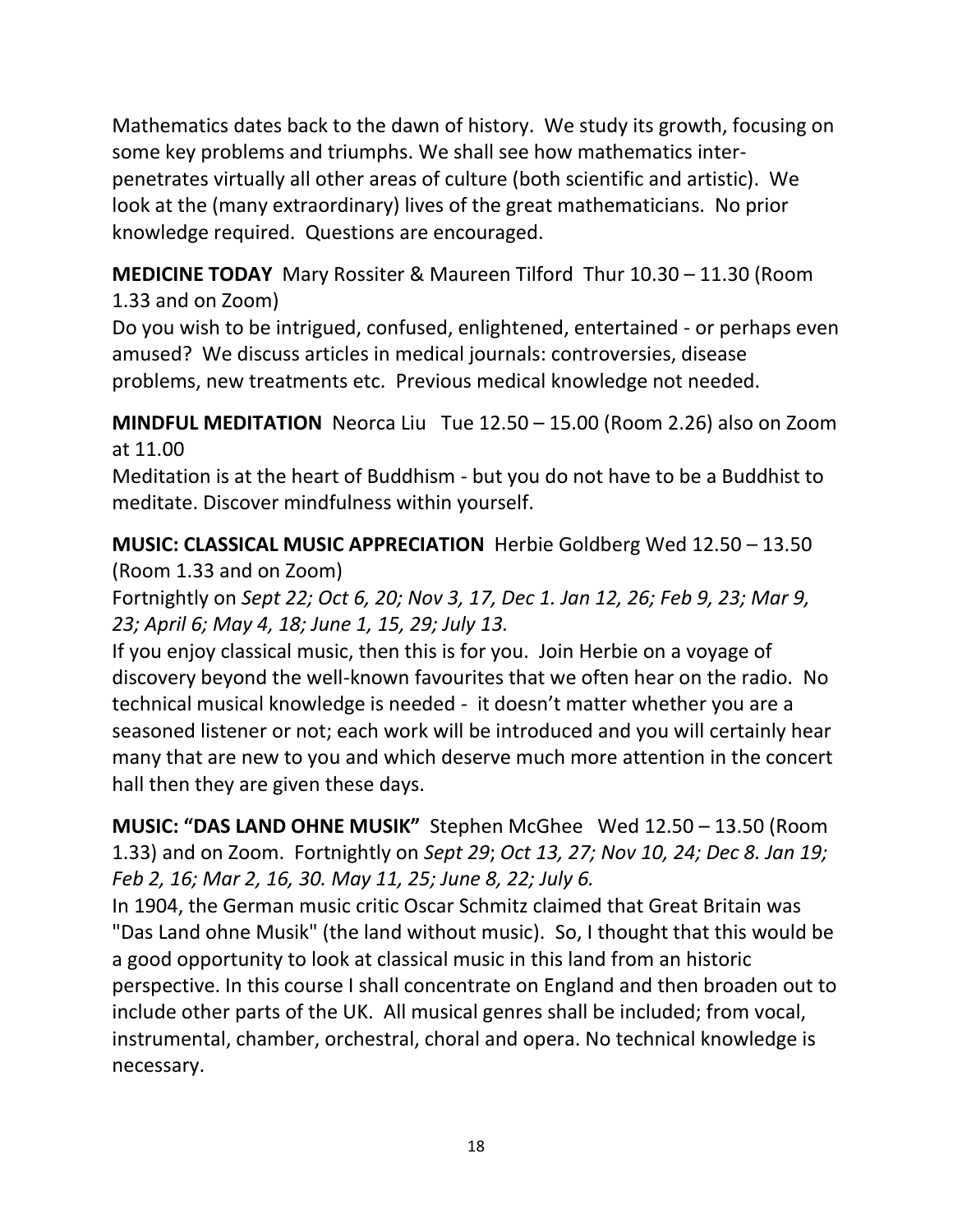**MUSIC: HISTORIC OPERA SINGERS ON SHELLAC (1900 – 1960)** Paul Lewis Wed 14.00 – 15.00 (Room 1.33) Fortnightly on *Sept 22; Oct 6, 20; Nov 3, 17, Dec 1. Jan 12, 26; Feb 9, 23; Mar 9, 23; April 6; May 4, 18; June 1, 15, 29; July 13.* This series of illustrated talks celebrates the 78 rpm shellac record, the major medium worldwide for the enjoyment of opera and concert song from 1900 to 1950 (and to 1960 in the USSR). Come and listen to some of the great singers of the past.

**MUSIC: ON VIMEO** Howard Shelter. Talks and music excerpts on Vimeo, focused on opera and orchestral music, by popular and also under appreciated composers and their history. These can be accessed by clicking on the link or by pasting the link into your browser.

**1) OPERA FILMS & TALKS** (digital - weekly). Recorded talks and opera film excerpts with commentary. <https://vimeo.com/channels/1713549/videos> **2) HISTORY OF EUROPEAN OPERA** (digital - fortnightly). Recorded talks and opera excerpts with commentary and translations, examining many features of the History of European Opera, featuring 177 operas and 116 composers over 4 centuries (17th – 20th) and from 12 Countries. These can be directly accessed by clicking on: <https://vimeo.com/channels/1713505/videos>**3) OPERA - RARE SURPRISES** (digital). Unfairly neglected operas that have not been filmed. Recorded talks and opera excerpts with commentary and translations. These can be accessed by clicking on: <https://vimeo.com/channels/1718303/videos> **4) UNSUNG CLASSICAL ORCHESTRAL COMPOSERS** (digital - fortnightly). Only a small number of Western classical composers have made it to the musical "mainstream". Hundreds of "unsung composers" whose works rival those of Bach, Chopin, Ravel or Dvorak have fallen through the cracks of time. By recorded talks and orchestral music excerpts, these sessions explore their remarkable orchestral music, directly accessed by clicking on the link: <https://vimeo.com/channels/1713915/videos>

**MUSIC: RECORDER GROUP** Ken Pullen Tues 10.00 - 11.30 (Room 2.26) We are now running as two consecutive groups, one starting at 10.00 and the other at 11.30. Ken, the coordinator, is arranging this, so please contact him for details. We are people with a variety of skills and levels of experience. We enjoy playing together and value each player and whatever they contribute. We welcome new players.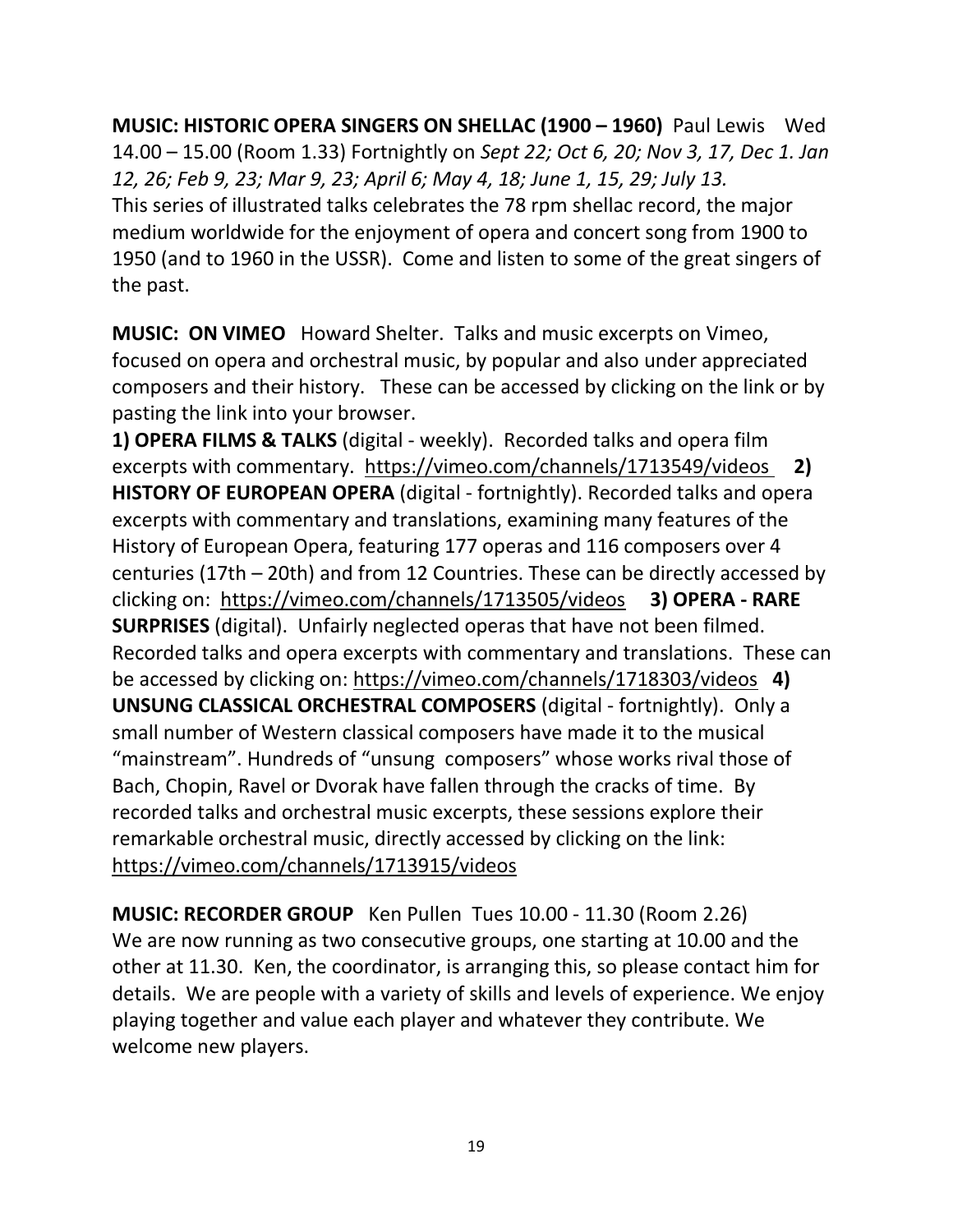**MUSIC: SINGING FOR PLEASURE** Stanley Volk Wed 15.10 – 16.10 (Room 2.21 and on Zoom)

Fancy being in a choir? We are planning to have one post Covid. Music will include songs from the Shows, the American song book, and Gospel. No previous experience required, music reading also not a requirement. We plan two performances a year. Contact Stanley for more details.

#### **MUSIC: STRING CHAMBER MUSIC WORKSHOP** Peter Hayden Thur 18.30 - 21.00 (Various Rooms) **Note the time!**

We are a group of amateur string players who joined forces with U3A in London some years ago. The group has its origins in a group that first met half a century ago. We meet to play mainly quartets but also trios and quintets and sometimes other combinations by Haydn, Mozart, Beethoven and occasionally Dvořák, Brahms or even Shostakovich. We are an inclusive group and try to accommodate as many people as we can. A lot of sight reading is necessary and so you should be comfortable with that. If you wish to join in, please email Peter.

**MUSIC: UKULELE FOR YOU** John Satchwell Tues 15.10 – 16.10 (Room 2.26) The ukulele is a small guitar with four strings. It is easy to hold and fairly easy to play. It was very popular in the 1920s and is very popular now. We use the internet to supplement learning and use a wide range of popular songs for performance. Reading music is not a requirement, but if you can sing a little, it will help. Ukulele prices start at about £30. We have a few instruments available for you to try.

## **PHILOSOPHY: SPINOZA'S ETHICS - STUDY GROUP** Sam Rodin(Zoom, only by invitation). Tues 15.10 – 16.10

For those who have attended my class, 'The Life, Thought and Legacy of Spinoza', we will read the *Ethics* together, attempting to make sense of this difficult but rewarding masterpiece as a practical philosophical inquiry on how to live well. In addition to the translation of the *Ethics* by Samuel Shirley, I recommend that you purchase Beth Lord, *Spinoza' Ethics: An Edinburgh Philosophical Guide.*

**PHOTOGRAPHY** Geoffrey Stuart Tues 11.40 – 12.40 (Room 2.26 alternating with meetings out of doors) on *Sept 21; Oct 5, 19; Nov 2, 16, 30. Jan 11, 25; Feb 8, 22; Mar 8, 22; April 5. May 3, 17, 31; June 14, 28; July 12.*

Our first in-person meeting in Room 2.26 in the Spring term will be on 22 February. Geoffrey will be informing you of the subject matter and you will be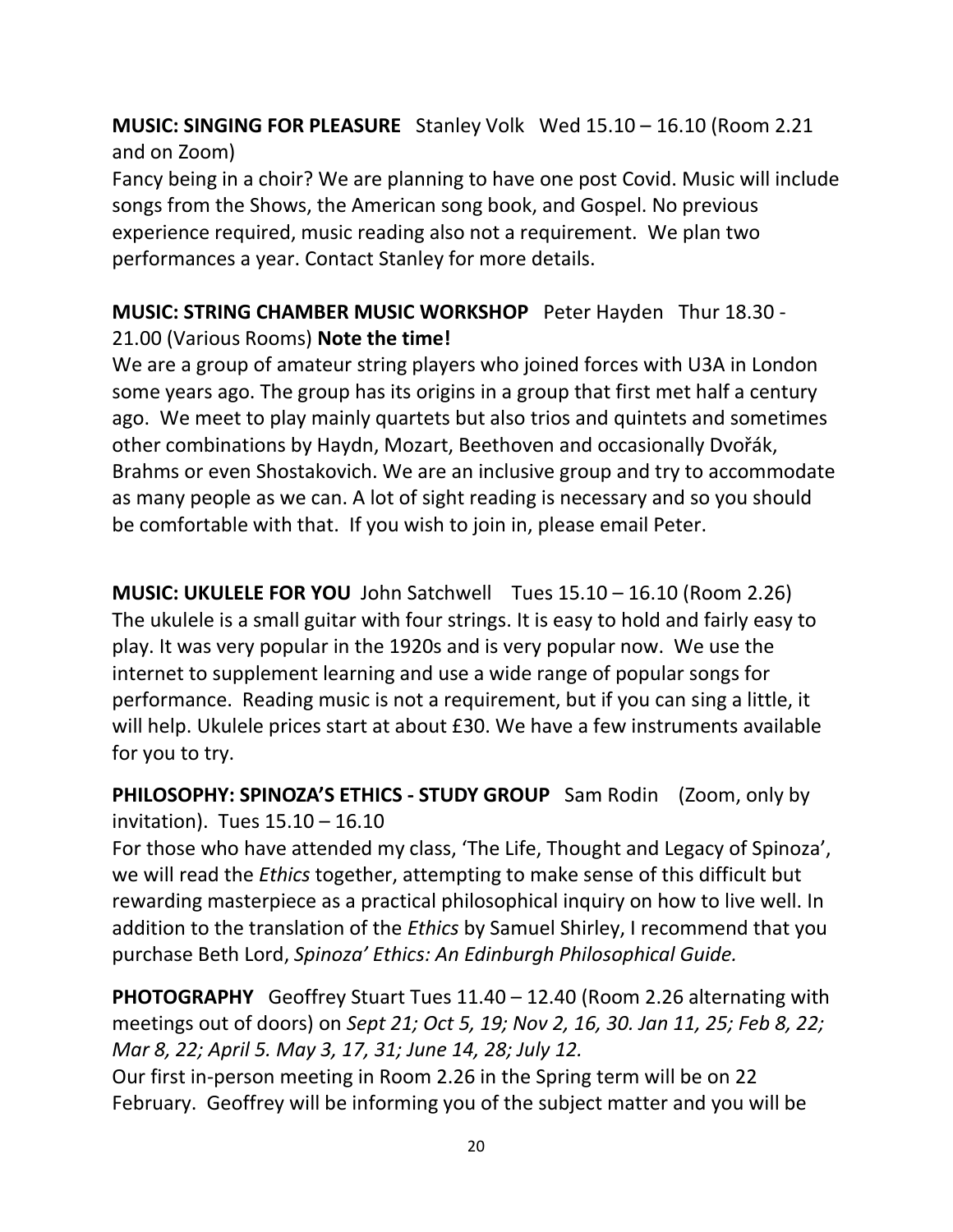given the location of where to meet and the time of meeting on the alternate weeks. For further information contact Geoffrey.

**PILATES** See Exercise classes

#### **PLAY-READING: WORLD PLAY READING** Malcolm Stern Mon 13.30 – 16.10 (Room 1.26)

Be a Russian landowner for a couple of hours. Or a Parisian shop-girl. Or a Brooklyn cop. We enjoy bringing to life the best of international drama. Classic, modern, British, American, European, tragedy and farce, murder and metaphysics, romance and revolution - they're all grist to our Monday afternoon mill. Come and join us.

**POETRY PLEASE** Janet Baker & Susan van Norden (Zoom) Thur 10.15 - 12.15 We are a well-established, friendly and self-run class. Varied weekly subjects, or individual poets, are chosen by the class and we read and discuss them in the following weeks.

**POETRY: PRESENTING POETRY** Maurice Peckman (Zoom) Tues 15.00 Fortnightly on *Sept 21; Oct 5, 19; Nov 2, 16, 30. Jan 11, 25; Feb 8, 22; Mar 8, 22; April 5. May 3, 17, 31; June 14, 28; July 12*.

A fortnightly meeting to present poems "on a theme" e.g. the seasons, love, dawn, sunsets followed by brief discussion. Class limited to about 10 participants.

**POLITICS AND CURRENT AFFAIRS A** David Iwi & Susan Cohen Thur 11.40 – 12.40 (Room 1.33**)** N.B. This class is now in the Town hall.

This is a discussion group with members giving their views on subjects that are introduced by the co-ordinators, and with plenty of opportunity given for a variety of perspectives leading to (sometimes) healthy but polite disagreements.

**POLITICS AND CURRENT AFFAIRS B** Jim Eardley Wed 10.30 – 11.30 (Room 2.21) ??

Various members of the group take turns to introduce recent news topics which are then discussed by the group. There are no firm conclusions but it is always interesting to hear what other members think.

#### **POLITICS, CURRENT AFFAIRS & THE ECONOMY** Paul Plant(Zoom) Mon 12.00 - 13.00

Paul would like to discuss your views on today's current affairs and politics**.**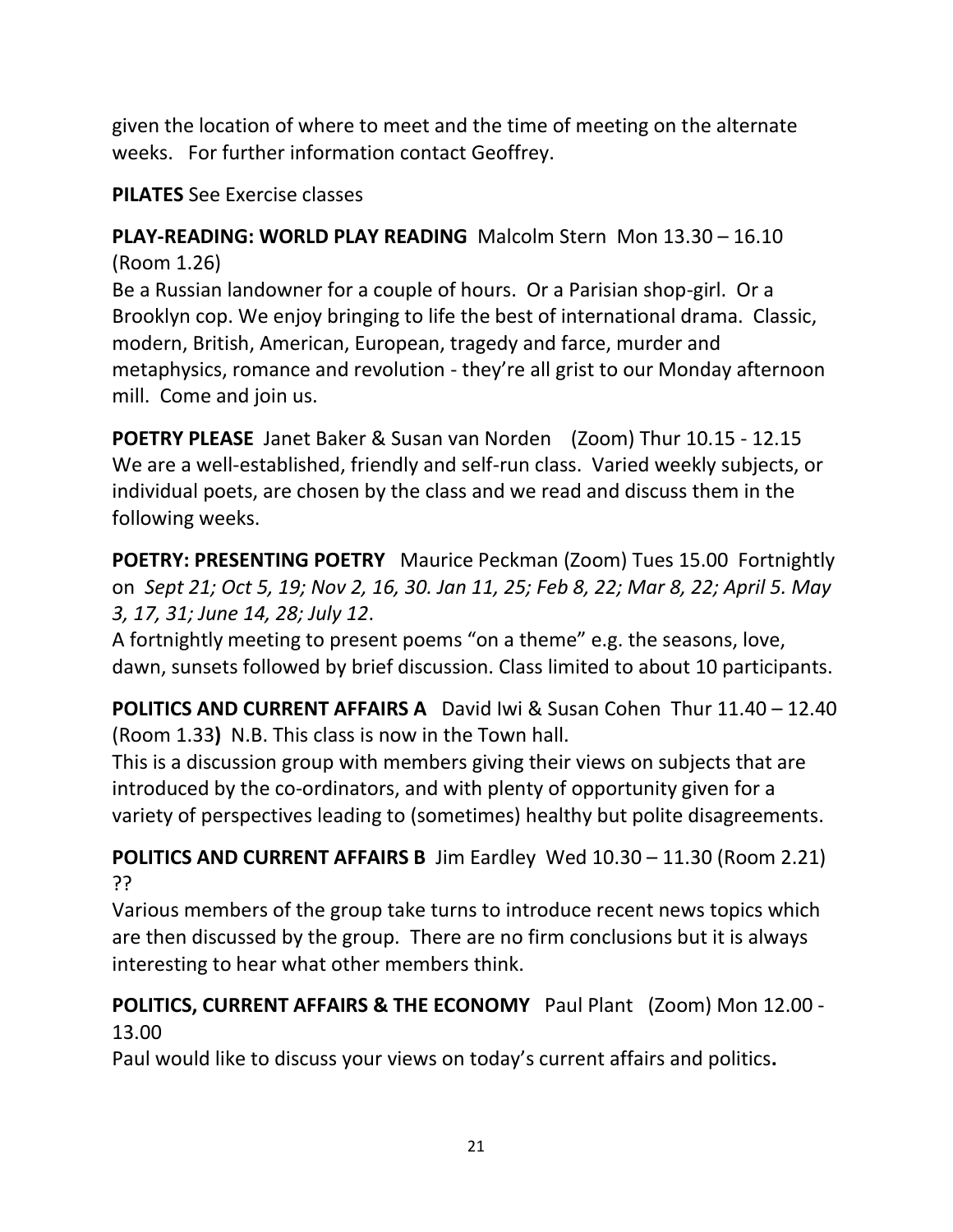**PSYCHOANALYSIS** Mickey Yudkin & John Dodds (Zoom) Thur 16.30 **Exploring life issues through the lens of psychoanalytic theory.** We'll explore loneliness, anxiety, forgiveness, connectedness, creativity and love as some of life's issues. Psychoanalytic understanding, life experience and the arts will cast light on them. The course employs theory but is largely interactive. All members are most welcome, both those who are new to the theory and those who have attended previous courses.

## **QI GONG** Barbara Alden(Zoom) Thur 13.10 - 13.50

Qi Gong (pronounced Chee Goong) is an ancient Chinese system of healing, or 'energy medicine', using flowing meditative movement sequences and focused breathing to cleanse, strengthen and circulate 'life energy' (QI). Regular practice (Gong) leads to improved mobility, vitality and harmony of body, mind and spirit. Please wear loose clothing and ideally, Tai Chi style slippers.

**RUSSIAN: MORE ADVANCED** Silva Rubashova*(*Zoom) Mon 10.30 – 12.30 We are a friendly group, enjoying lively Russian conversation, reading and translation at a fairly ambitious advanced level.

#### **SALSALATES** See Exercise classes

**SCIENCE: ENERGY AND CLIMATE CHANGE** Alan Morton Tues 11.40 – 12.40 (Room 1.33) and on Zoom. Fortnightly on *Sept 21; Oct 5, 19; Nov 2, 16, 30. Jan 11, 25; Feb 8, 22; Mar 8, 22; April 5. May 3, 17, 31; June 14, 28; July 12.*  Confused by Carbon? Energy and climate change – what's happening? And what should Governments – and we – do to make a better world for our grandchildren? Come to discuss these issues before and after the COP26 climate meeting in November. No simple solutions offered!

**SCIENCE: History of Astronomy** Amalia Michaels Tues 14.00 – 15.00 (in Room 1.33 on dates below and on alternate weeks on Zoom).

Summer term fortnightly on *May 3, 17, 31; June 14, 28; July 12.* 

People have, from earliest times, gazed at the night sky in awe. They learned how to navigate by the stars and to use the sun and the moon to create calendars and to tell them the time of day. The invention of the telescope was a tremendous breakthrough and changed our perception of the Universe. Other inventions followed. Astronomers from Aristotle to Hawking; from Copernicus to Einstein have given us models of the Universe to try to understand it.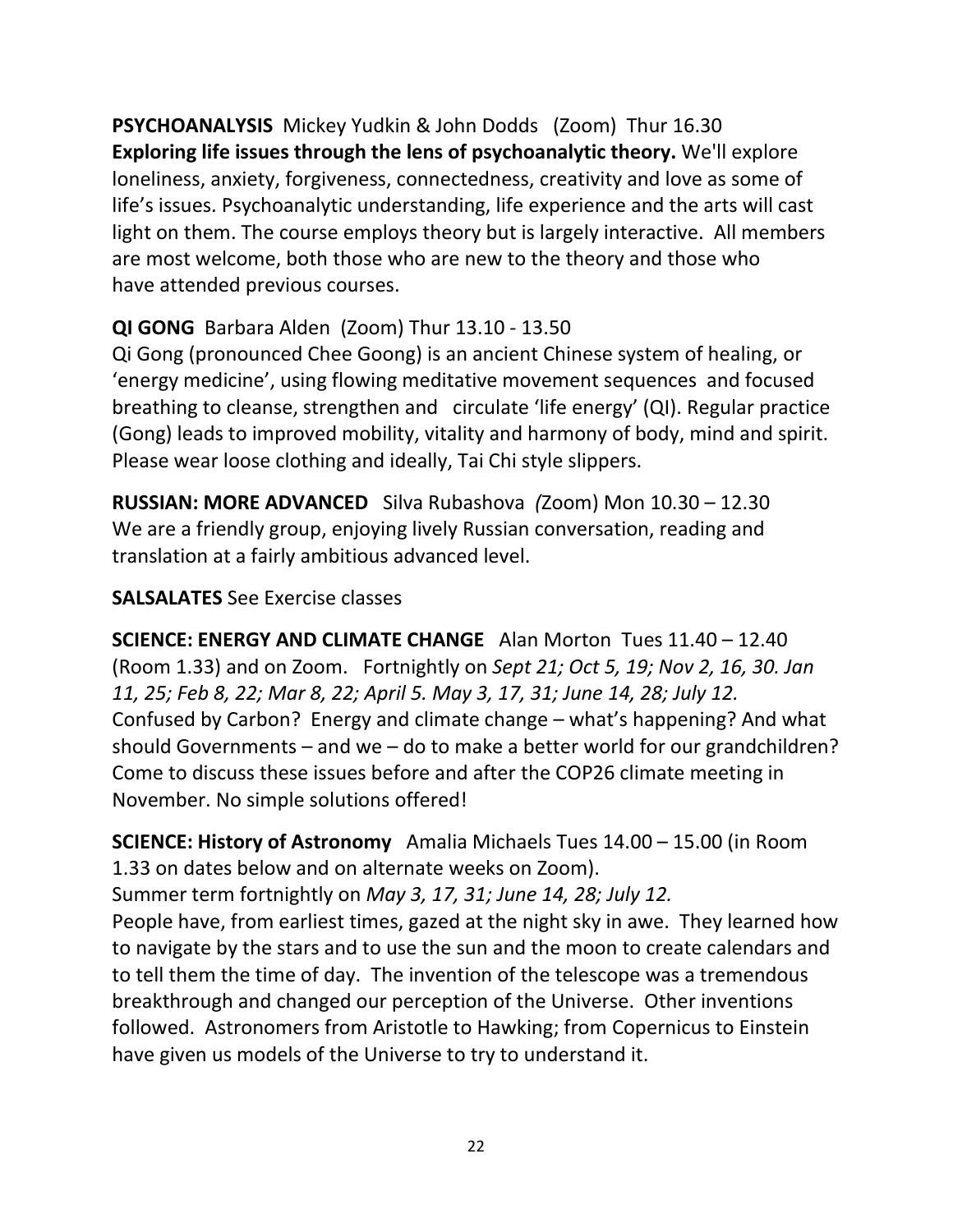**SCRABBLE** Jenny Bartlett Mon 14.00 – 16.10 (Room 1.24) Come along and play a friendly game. Knowledge of the rules and experience of Scrabble are needed.

**SHARING SOME OF OUR STORIES** Moragh Ghee Thur 10.30 – 11.30 (Room 2.26), fortnightly on *Sept 30, Oct 14, 28; Nov 11, 25; Dec 9. Jan 20; Feb 3, 17; Mar 3, 17, 31. May 12, 26; June 9, 23; July 7*

A social, stimulating and comfortable group which may also be useful if you are writing, whether memoirs or fiction. In this group we use different triggers to reawaken memories which we share, and when we listen to others' stories, we often find another memory of our own surfacing. We all have a store of memories and stories but in the daily round these can get lost or forgotten.

**SOCIAL ANTHROPOLOGY** Caroline White (Zoom) Tues 15.10 – 16.10**.** 

In this course we will look at the impact of increasing involvement with the West on small scale societies due to colonialism and globalisation. We will discuss the impact of the introduction of alcohol, metal implements, guns, Christianity and cash crops. To provide 'fieldwork experience' we will be viewing a series of films.

**SPANISH: ABSOLUTE BEGINNERS** Colette000 Levy Tues 14.00 - 15.00 (Room 1.26)

A useful level when going on holiday in everyday situations. The book we use is *Pasos I,* a first course in Spanish published by Hodder Arnold. An activity book and cassettes accompany the textbook and a small book of Spanish verbs is useful. For those who visit Spain, a BBC Active Spanish pocket phrase book and dictionary by Philippa Goodrich would also be useful.

**SPANISH: POST BEGINNERS** Colette LévyMon 14.00 - 15.00 (Room 2.26) The book we use is *Pasos II* (published by Hodder Arnold). The course is a continuation of first year studies. A small book of Spanish verbs, a BBC Active Spanish pocket phrase book and dictionary by Philippa Goodrich are useful for those who visit Spain.

**SPANISH: ADVANCED** Lucia Bird (Zoom) Wed 10.00 – 11.00) Fortnightly on *Sept 22; Oct 6, 20; Nov 3, 17, Dec 1. Jan 12, 26; Feb 9, 23; Mar 9, 23; April 6; May 4, 18; June 1, 15, 29; July 13.* 

This class is about reading, debate and discussion of modern literature in the Spanish language from Latin America and Spain. We discover other meanings of expression and wider vocabulary that give more enjoyment to your meeting with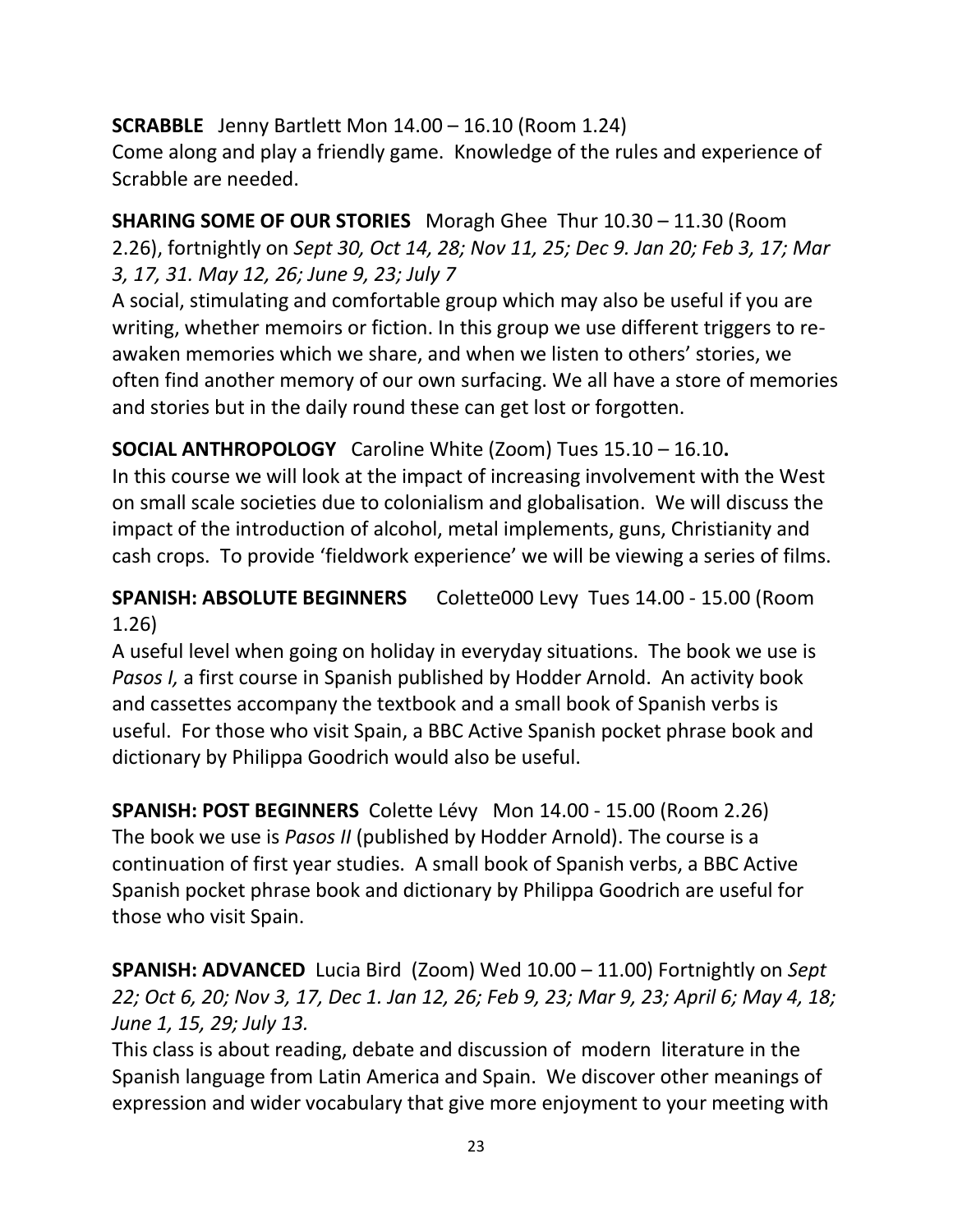novels, tales, stories and articles of Spanish-American literature. This experience will enlarge and enrich your understanding of the Spanish language.

**SPANISH AND ROMANCE PHILOLOGY** Anthony Gooch Wed 11.40 -12.40 (Room 1.30) Fortnightly on *Sept 22; Oct 6, 20; Nov 3, 17, Dec 1. Jan 12, 26; Feb 9, 23; Mar 9, 23; April 6; May 4, 18; June 1, 15, 29; July 13.* 

L**anguage class.** Nos centraremos esencialmente en el español, pero de vez en cuando surgirá la comparación con palabras italianas y francesas. El latín estará, por supuesto, siempre presente, y con frecuencia el griego. Y, por doquier, el árabe.

**STORIES BEHIND THE HEADLINES** Shafeeq Siddiqui Mon 15.10 – 16.10 (Room 1.33) **THIS CLASS IS NOW CANCELLED** 

The subjects covered include those that are important to our lives in view of the vast changes affecting society. Even more significant are the changes that we, as a society, will be facing, such as the *impact of technology, the rise of China and much more*. The topics will be covered with an opportunity for questions. Don't miss out!

**TAIJI** (Tuesday) and **TAI CHI** (Thursday). See under exercise classes

**THEATRE: AN ARCHITECTURAL HISTORY A** Irene Kyffin (Zoom) Tue 14.00 – 15.00

We explore the very beginnings of theatre in worship and ritual from pre-Egyptian times and look at developments in Ancient Greek and Roman theatre. We travel on through the following centuries, covering the architecture of Medieval, Renaissance and the Baroque and Restoration theatre. We cover the changing character of theatre, look at artists, writing and performance, and pick up the backstories. We will travel through the 19th and 20th centuries and bring ourselves to the present time. Each era is given its historical, social, economic and political context as they affect theatrical activities and, occasionally, are affected by the theatre.

## **THEATRE: AN ARCHITECTURAL HISTORY** BIrene Kyffin (Zoom) Thur 14.00 – 15.00

We are now going on to the third year of this course. We have reached the end of the eighteenth century, having spent some considerable time on the changing character of theatre and looked at the fast developing influence of print. We will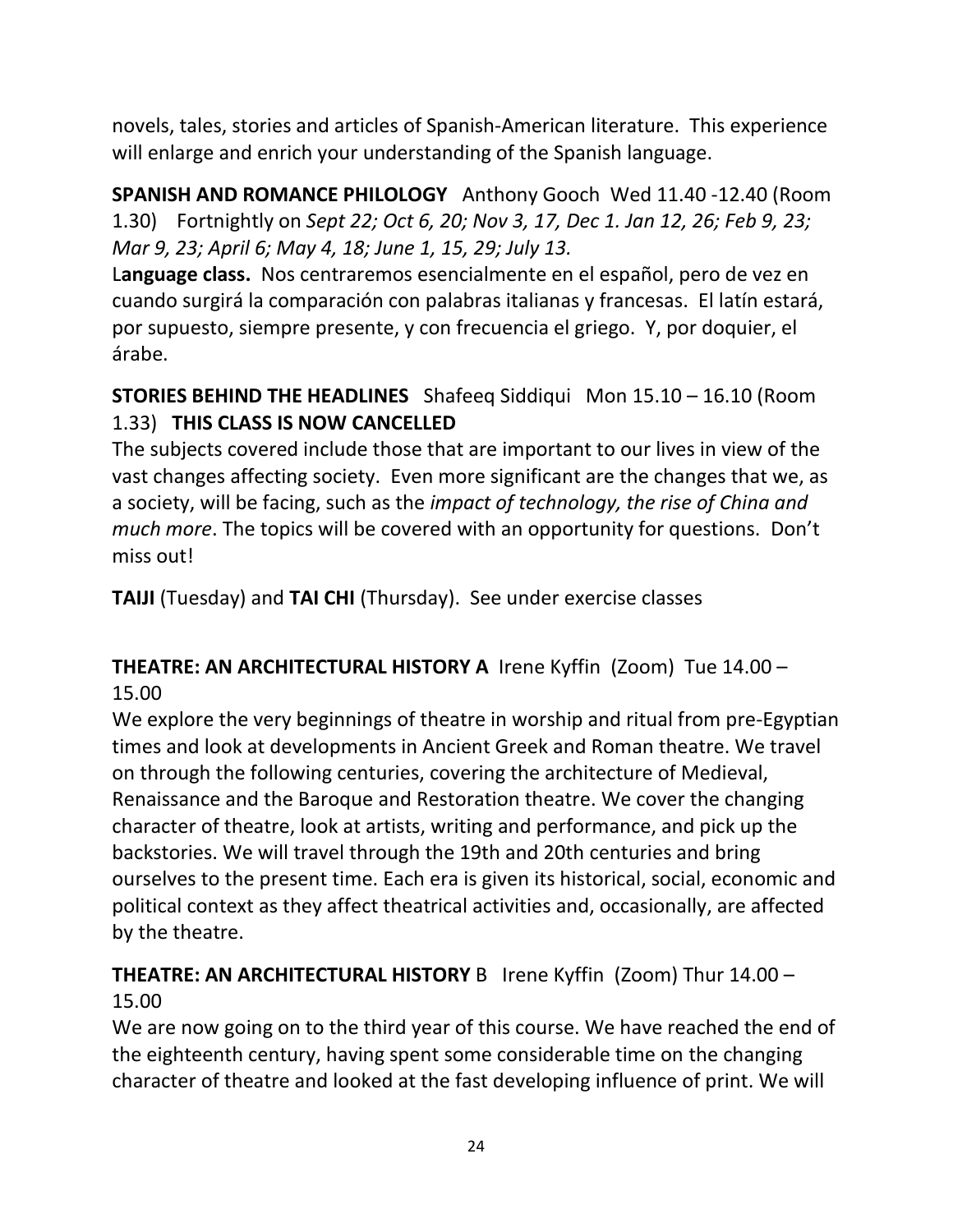soon be moving into the 19th and 20th Centuries, when big changes were taking place, affected by advances made in film and television.

**VOICE MATTERS** Barbara Alden(Zoom) Tuesday 16.30 - 17.10 This class aims to revive well-worn voices and restore and maintain healthy vocal function for speaking and singing. It will focus on exercises to improve posture, breathing, articulation, resonance and projection, then apply these techniques to speech, poetry and songs. It Feels Good to Sound Good!

**WEDNESDAY DISCOVERY WALKS (***Autumn and Summer terms)*Margaret Mitchell Short walks on alternate Wednesdays, mostly in the Greater London (and Freedom Pass) area, but occasionally outside in the summer months. Usually the walks begin at 10.30, with a coffee stop soon after the start. Those who are not in a hurry also usually have lunch together, mostly at a pub. The walks are all different, and aim to investigate places of interest we may pass. Details are sent out by email a few days beforehand, when the weather prospects become clear. Poor weather is the reason why there will be no walks in the spring term in future. To be put on the list of walkers, please email Margaret via the Office.

**WINE APPRECIATION Note the time!** Martin RaybouldThurs 18.30 – 20.30) (Room 2.21)

#### *Monthly by arrangement.*

If you enjoy drinking wine and would like to try different wines and grapes from different regions and countries in a fun and relaxed atmosphere, this is for you! We meet once a month 6.30 - 8.30 pm and try about 10 wines per session - all for £10 which includes cheese and biscuits. The surplus goes to tasting better wines and towards our own Christmas party. To find out more and dates get in touch with Martin.

**WRITING CREATIVELY** Susan WoodfordThur 11.40 – 13.10 (Room 2.26) Members of this friendly group share the short pieces they have written on a title chosen by the whole group the week before. No previous experience is required. If you can talk, you can write.

**WRITERS' WORKSHOP** Roger Parrott (Zoom) Tues 14.00 – 16.00 (Room 1.26) This is a space for anyone who wants to write and share their writing with others. All types of writing are welcome: fiction and non-fiction prose and poems, memoirs, articles, anything else you want to try your hand at. We aim to offer constructive help and feedback. To find out more, come along and try it out.